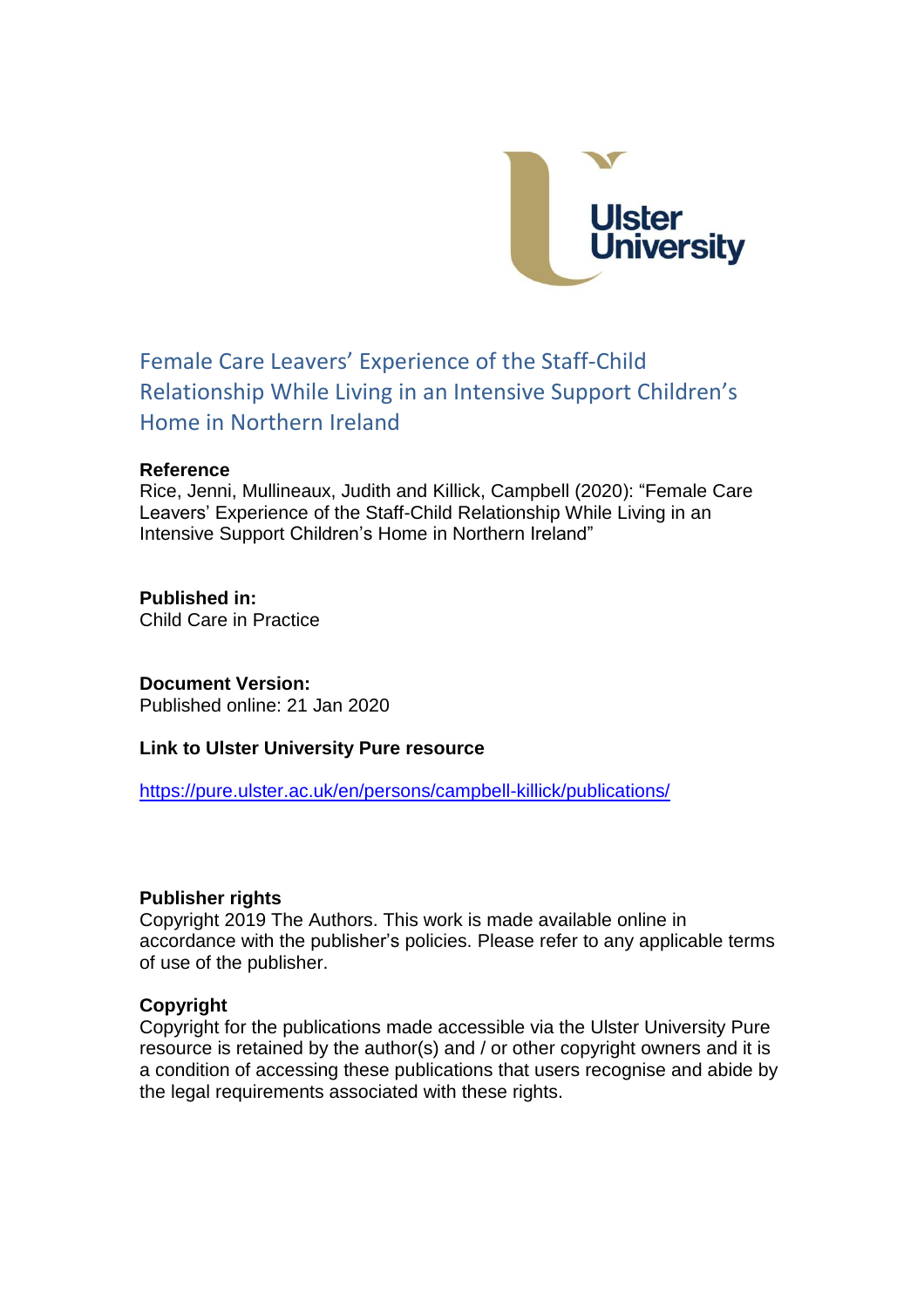## **Abstract**

**Background and purpose**: Compassion and human connection are core social work values and as such they inform our interventions in all settings. It is generally recognised that young people need love and positive attention to thrive, but residential care provision often focuses on the more practical physiological and safety needs of young people. This study uses a narrative synthesis of literature followed by an innovative methodology to gather the perspectives of young women who have experienced residential childcare. These have been analysed to investigate how the actions and attitudes of residential staff impact on the young people in their care.

**Methods:** A narrative synthesis of current literature was used as the basis of an in-depth qualitative study examining female adult care leavers' experience of the staff child relationship. The method of self-characterisation was chosen as an empowering and enjoyable way to gather the stories of young people. It was supported by semi-structured interviews to provide valuable insights into the unique experience of 5 members of a hard to reach population.

**Findings:** The review of literature identified the themes of trust, continuity and reciprocity as important aspects of relationships with staff. These were echoed in the research findings where young people appreciated sharing time and space, honest open communication and acceptance. Respondents recounted small acts of thoughtfulness by staff although at the time they may not have been in a position to fully appreciate this compassion. Young people differentiated between staff who were caring and those who were not. This article will discuss the value of compassion and consider the reasons why some staff can be perceived as emotionally distant.

## **Introduction**

2 Children admitted to care have often experienced multiple traumatic events leading to disrupted attachments (Kendrick, 2005). This can be compounded by the trauma of entering the care system. Following a period of assessment,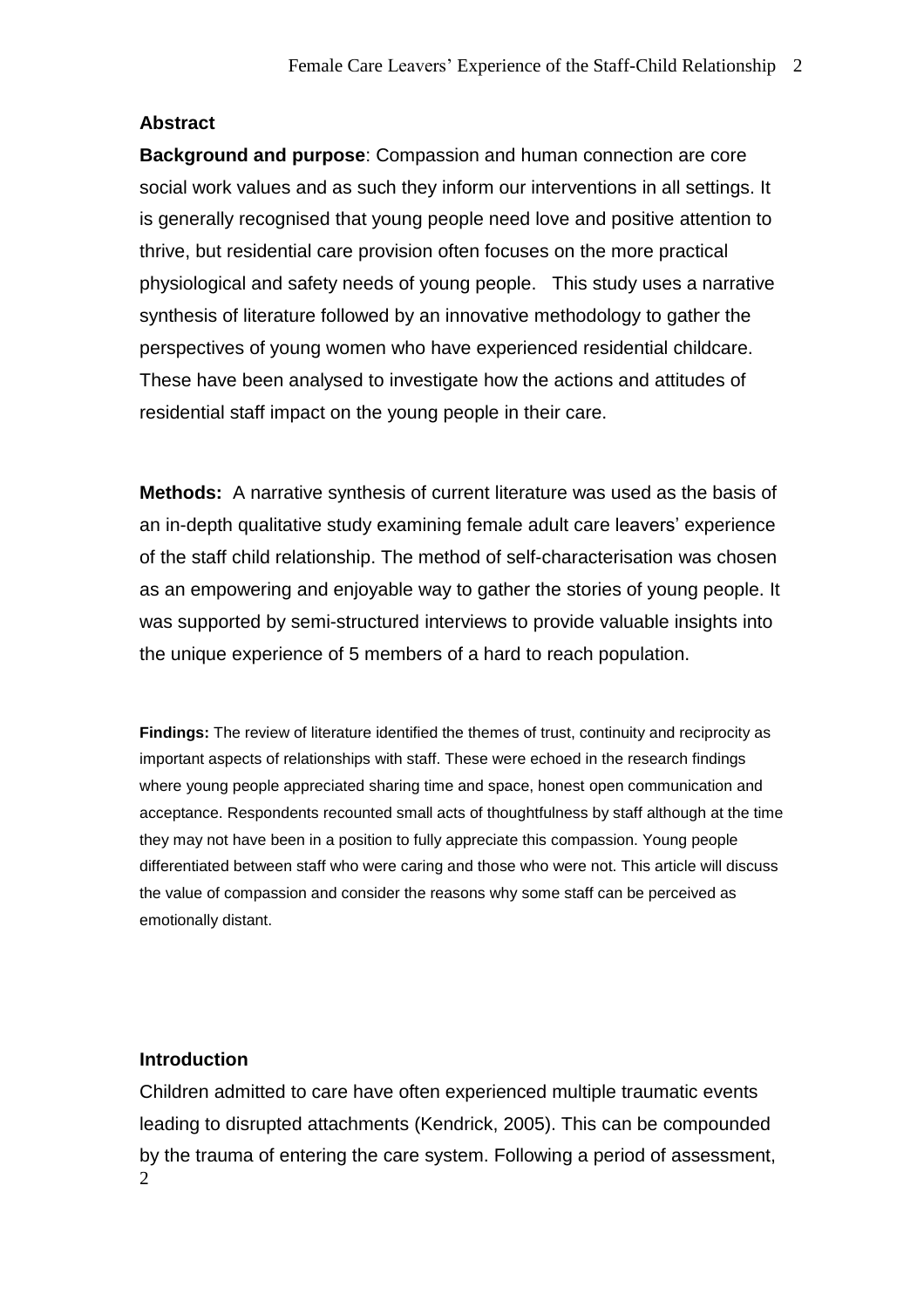the child may be placed with a foster family or within a residential children's home. Here, foster parents or staff, have the opportunity to build attachments with young people and to support them to develop trusting relationships with others. In many cases substitute care has the potential to provide a period of stability and support which might help young people to feel valued and experience the compassion of the adults around them. It is important that substitute care provides young people with a sense of psychological safety as this has been shown to be an important prerequisite to human growth and development (Wanless, 2016).

Unfortunately, a focus on managing young people's behaviour can overshadow the importance of positive relationships with staff, particularly in residential care. Despite the good intentions of staff, it is possible that young people can feel *managed* rather than *nurtured* (Furnivall, 2011). As long as 10 years ago one young person astutely critiqued corporate parenting as "Too much corporate and not enough parenting" (Department for Education and Skills, 2007 p.12). Some progress has been made in this area but there is a need for further research to advance the knowledge, skills and understanding of this important issue so that staff are better able to meet the emotional needs of young people in their care.

#### **Literature review**

3 A literature review was conducted to identify the impact that staff relational behaviours had on young people's experience of residential care. Three electronic databases: PsycINFO; Social Care Online (SCIE); Social Science Citation Index (SSCI in Web of Knowledge) were selected for their coverage of relevant publications. The search structure included the key concepts of 'staff' AND 'young person' AND 'residential' AND 'relationships' and was expanded using index terms to encompass all known terms. Included articles were limited to those published in English language and peer reviewed journals since the year 2000. Exclusion criteria eliminated articles that did not focus primarily on relationship factors and those where the main focus was on foster care. However, articles that explicitly examined relationship factors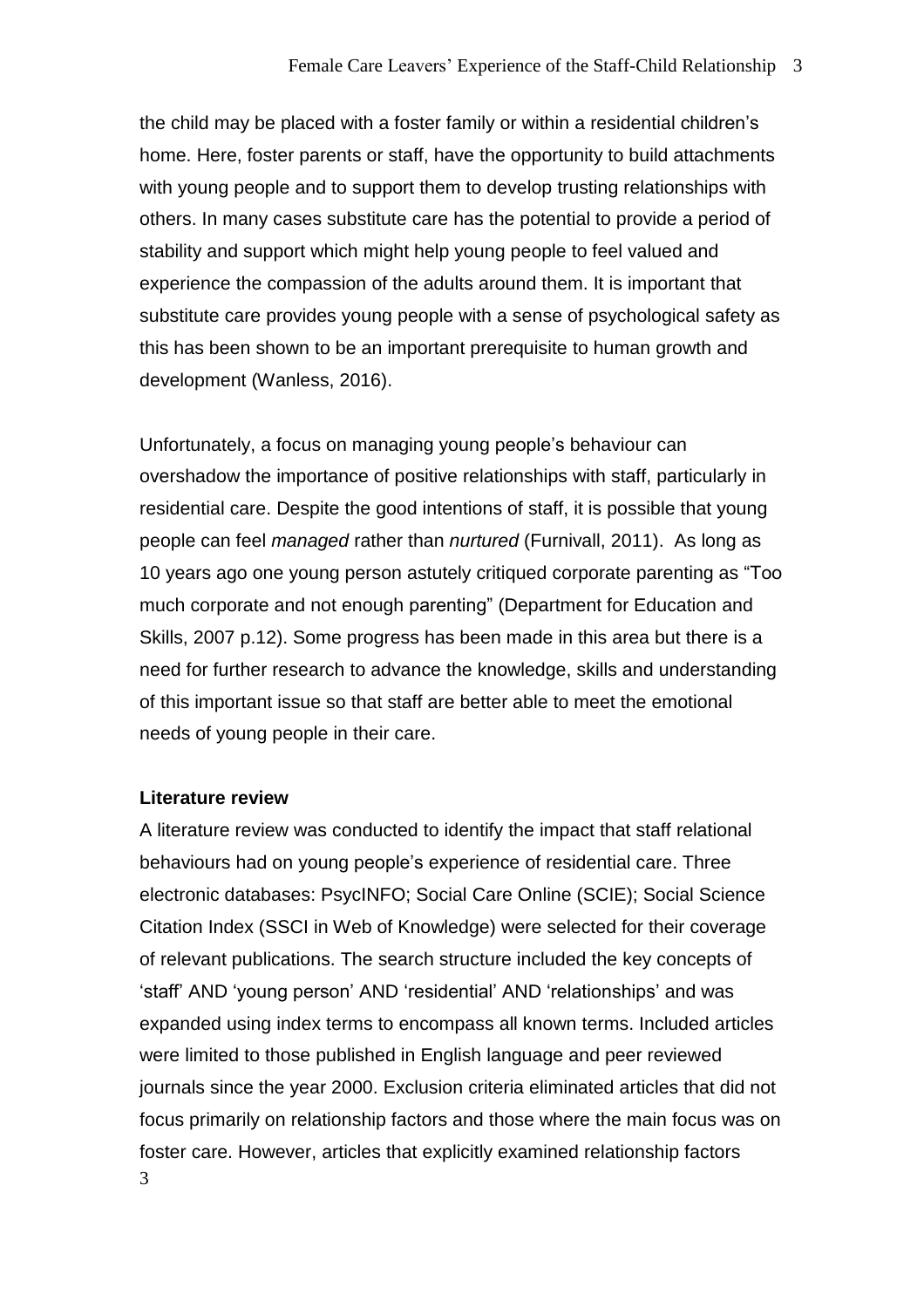across a range of settings including residential care were included. Two hundred and thirty-one articles were identified through database and hand searching. Removal of duplicates and inappropriate material resulted in twelve articles. These were from UK (5), Sweden (2), Ireland (1), Netherlands (1), Spain (1), Canada (1) and the USA (1). As shown in Table 1 methodologies were primarily interviews with small samples of young people or staff although two quantitative studies (Harder et al 2013 and Rabley et al 2014) using standardised measures were included.

| <b>First</b><br>Author,<br>Date,<br><b>Country</b> | <b>Design &amp; Sample</b>                                                                                   |  |  |
|----------------------------------------------------|--------------------------------------------------------------------------------------------------------------|--|--|
| Gallagher,<br>2012,<br>UK                          | Semi-structured interviews with 16 former residents.                                                         |  |  |
| Gaskell,<br>2009,<br><b>UK</b>                     | Interviews with 10 care experienced young people in<br>London.                                               |  |  |
| Harder,<br>2013,<br><b>Netherlands</b>             | Correlation analysis 135 adolescents in secure residential<br>care using standardised measures               |  |  |
| Henriksen,<br>2008,<br>Sweden                      | Interviews with 23 girls and 23 boys placed in residential<br>care                                           |  |  |
| Holland,<br>2010,<br><b>UK</b>                     | Longitudinal study involving 8 young people who have<br>experience of residential care                       |  |  |
| Holt, 2012,<br>Ireland                             | Focus groups and interviews with young care leavers,<br>keyworkers and after care workers.                   |  |  |
| McLeod,<br>2010,<br><b>UK</b>                      | Survey of 75 social workers followed by interviews with 11<br>young people and 11 social workers             |  |  |
| Moses,<br>2000,<br><b>USA</b>                      | Part of an 8-month ethnographic exploration of staff-client<br>relationships involving 25 child care workers |  |  |
| Rabley,<br>2014,<br>Canada                         | Adolescent relationship scales questionnaire and semi-<br>structured interview with 17 adolescents.          |  |  |
| Ridley,<br>2013,<br>UK                             | 3-year study involving 169 interviews, surveys of social work<br>staff and carers and analysis of care plans |  |  |
| Skoog,<br>2014,<br>Sweden                          | Interviews with 12 children who had experienced placement<br>breakdown.                                      |  |  |

*Table 1 Details of included studies*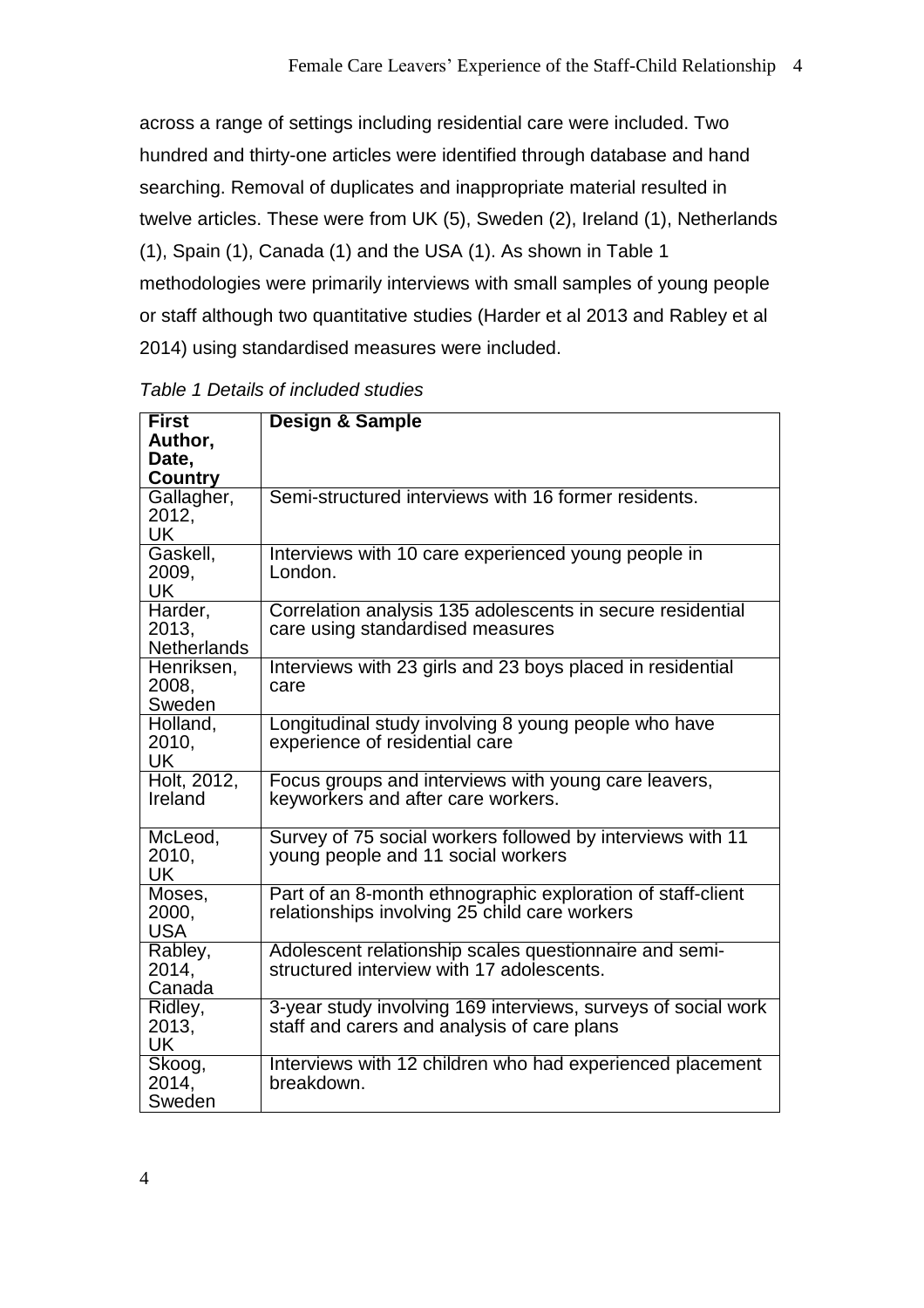| Soldevila, | Focus groups with 66 adolescents from 12 different centres |
|------------|------------------------------------------------------------|
| 2013.      | in Catalonia                                               |
| Spain      |                                                            |

The material was synthesised around key concepts of trust, reciprocity and continuity (Illustration 1)

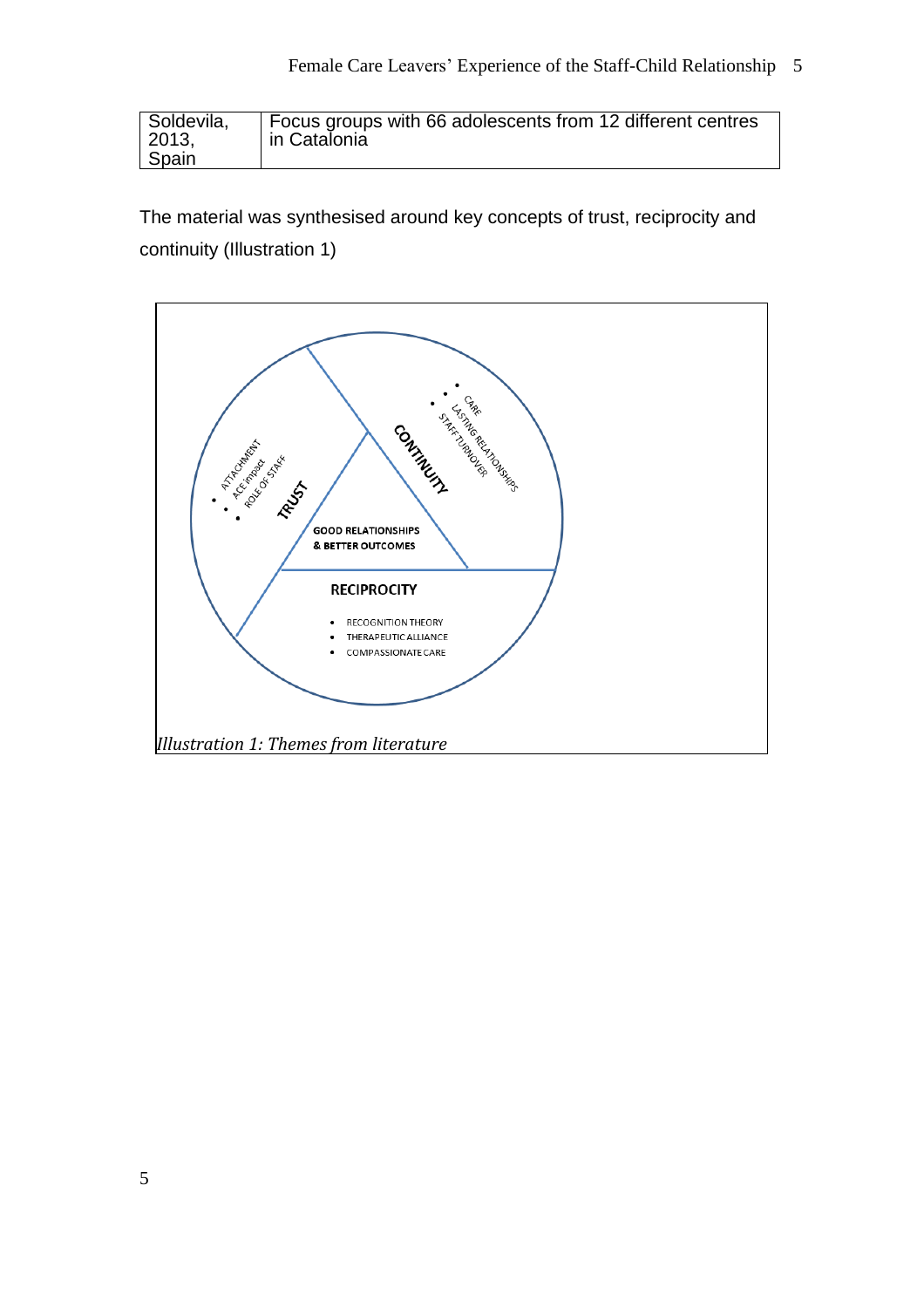### **Trust**

Trust is a common factor discussed, to a greater or lesser degree, in all of the articles. Young people tended to describe a mistrust of adults and a number of studies considered how trust could be nurtured through consistent and reliable support. For all young people, not just those who are looked after, past experiences, bonds and attachments will directly affect the development of future relationships (Bowlby, 1969, Gerhardt, 2004). For this reason, the role of the caregiver for looked after young people is even more crucial in the reframing, or repairing, of poor attachments (Holt & Kirwan, 2012) and/or the creation of a "corrective emotional experience for young people" (Moses 2000, p. 474).

A survey of adolescents' relationships with non-parental caregivers in group home settings (Rabley, 2014) assessed young people's quality of 'attachment'. Attachment relates to an individual's ability to form strong interpersonal bonds and research has shown that the quality of the child-carer relationship is key to understanding children's physical and mental health. Attachment research has contributed to the understanding of how children and adults survive, grow and adapt throughout the life course (Bowlby, 19969, Howe et al. 1999). Rabley (2014) used standardised measures to assess young people's level of attachment and open-ended questions relating to their relationships with staff members. All of those deemed to have secure attachment reported that they trusted most or all staff. Of those in the insecurely attached group, 10% reported to trust most or all staff. The demographics of the participants in both groups was not dissimilar, however, those who had developed secure attachment patterns were able to identify other trusted people in their lives and held a more positive view of others in relationships. This theme was echoed by Moses (2000) who found that staff who were trauma aware/informed and intervened in a compassionate manner could assist young people in redeveloping attachment patterns. However,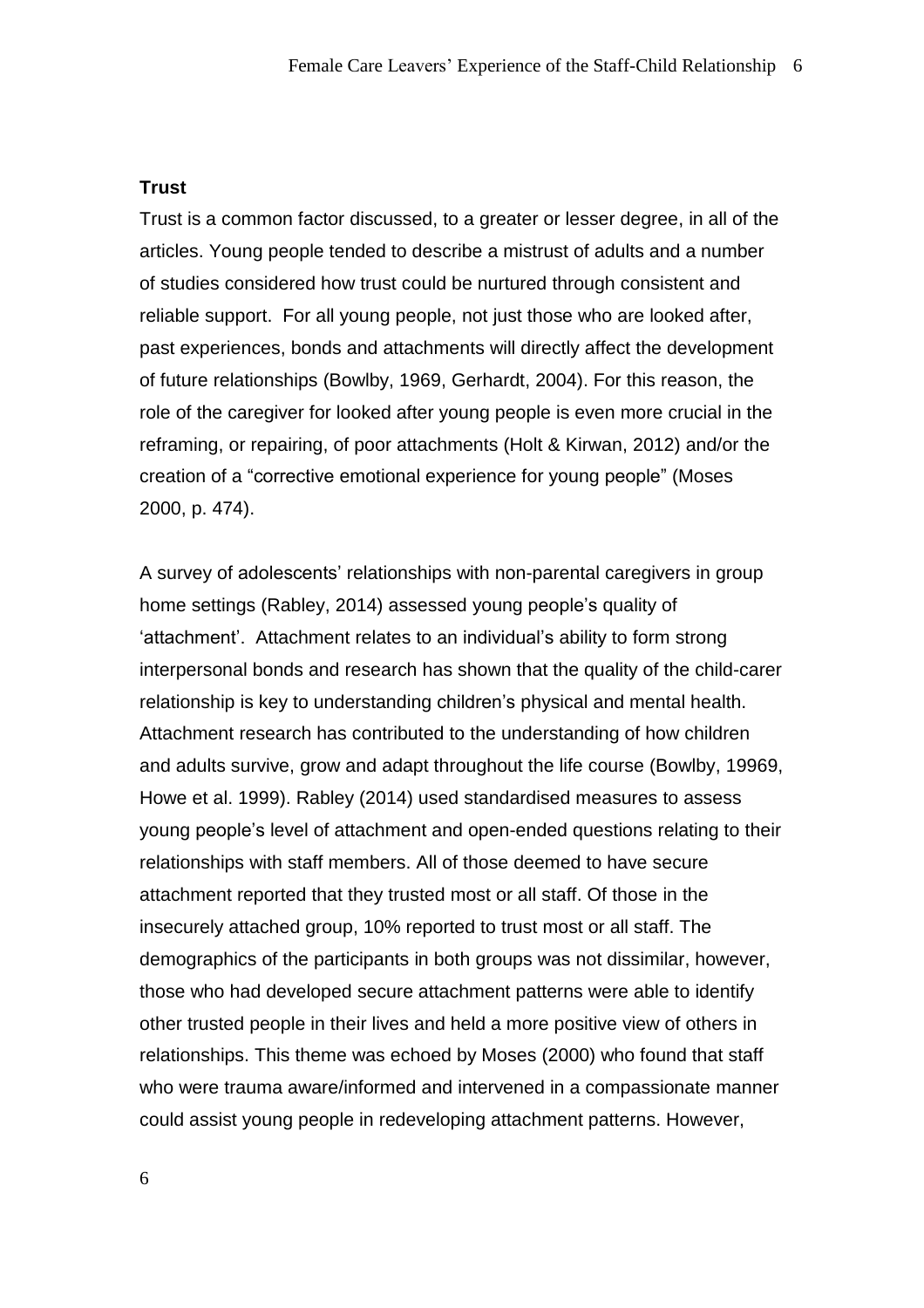participants in the study stated that organisational procedures could create barriers to relationship building.

Included articles suggested that organisational factors sometimes limited the perceived level of care and support (Gaskell, 2010). Perceptions of staff attitudes and interaction played a key part in the development of trust. One study of attitudes toward key staff members categorised three types of interaction. Negative Personal Involvement (NPI) by the staff member was deemed to be unhelpful and damaging. Instrumental Personal Involvement resulted in a more accepting yet superficial view of the role of staff while Positive Personal Involvement (PPI) created greater emotional depth, trust and reciprocity (Henriksen, 2008). Similarly, many respondents in Gallagher's (2012) study stated that they had benefited from the relationships with staff who they could trust. This has an impact on their ability to form positive relationships with others inside and outside the home.

7 There was a common theme relating to young people's expectations of staff attitudes. Young people wanted their social worker to respect them as a person, to be honest with them and to be reliable (McLeod, 2010). These concepts help to nurture trust and develop relationships and are argued to be consistent with core social work values. Focus groups and individual interviews were employed by Holt & Kirwan (2012) to develop a case study of care leavers, keyworkers and after care workers experience. Young people who had experienced previous abusive relationships found this a barrier to trusting their keyworker. Gender was identified as important as young women preferred to have female keyworkers to support them during puberty. Many of the included articles reflected on the important, but challenging, aspect of 'human connection' between staff and young people. There was recognition of the need to promote "optimum professional proximity" (Soldevila, 2013). This emphasised emotional involvement between young people and social workers rather than professional distance. Similarly, in McLeod (2010) young people believed that social workers should share some biographical information with them in a bid to develop trusting relationships. Some adolescents expressed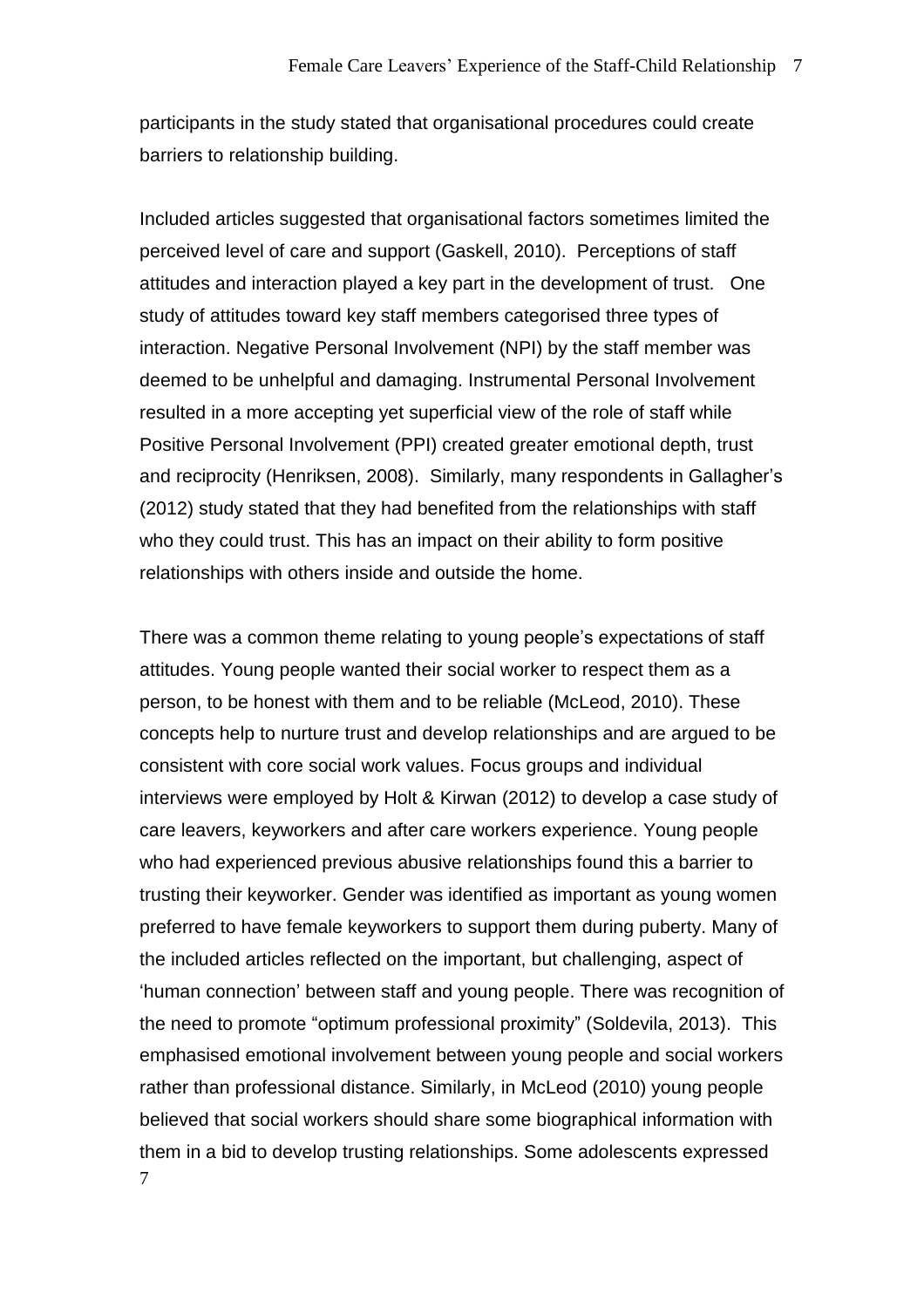mistrust in their social worker because they made written records of shared information. Similarly, staff described a dilemma between promoting trust and sharing sensitive information with other professionals (Gallagher, 2012).

### **Reciprocity**

The social psychological concept of reciprocity has been shown to be an important factor in the development of relationships between young people and the staff who care for them. This was central in Henriksen's (2008) study where young people spoke favourably about staff whose reciprocal relationships were characterised by empathy, engagement and a joint approach to treatment planning. Staff felt that that a therapeutic relationship or alliance needed to be individualised to the needs of the child though there were a number of barriers in achieving this. These included a staff perception that they were not skilled enough to be "the expert" in providing care to the residents or to take control of the situation (Moses, 2000).

The concept of reciprocity is highlighted in terms of friendship in McLeod (2010) where young people appreciated staff sharing their own personal information. The concept of recognition has been used to describe this mutual process consisting of positive regard or love, legal rights and esteem (Ridley et al. 2013).

Ridley et al (2013) noted that while love is a term rarely used in social work, positive emotional involvement between social workers and service users is essential. Holt & Kirwan (2012) link positive outcomes to reciprocal relationships involving greater autonomy and inclusion in the decision making. Shared mutual interest and emotional involvement were also identified by Soldevila (2013), Rabley et al. (2014) Harder et al. (2012) and Holland (2010).

### **Continuity**

8 The continuity of staff in a young person's life has been shown to be central to relationship building (McLeod, 2010). Efforts to promote practitioner continuity in some English authorities have had some success with 75% of looked after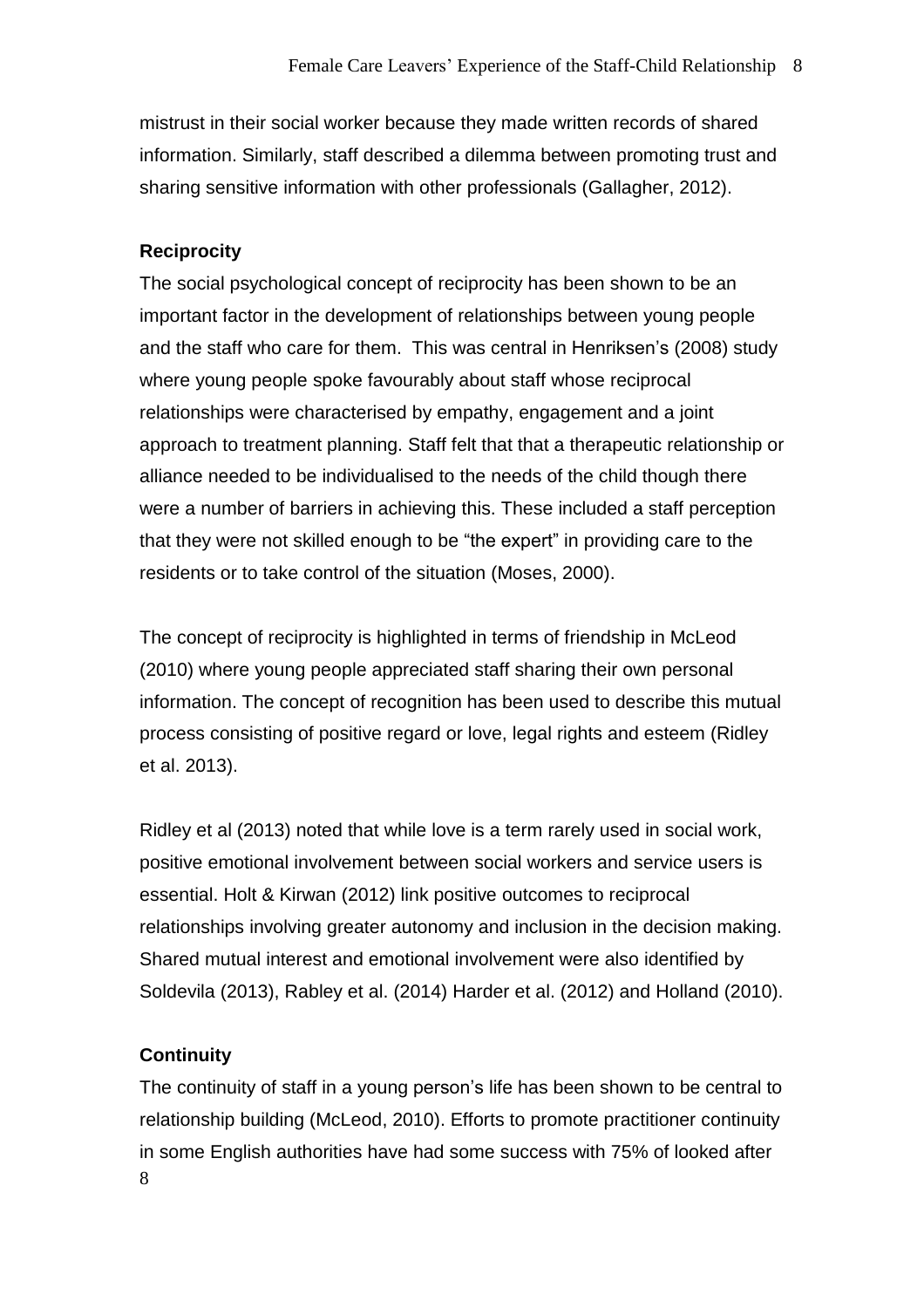young people having the same practitioner over 12 months compared to 25% in one comparison site (Ridley, 2013). Frequent placement changes disrupt opportunities to establish relationships and high staff turnover can reduce young people's sense of belonging. Skoog (2014) discussed the sense of disconnection caused by placement breakdown and frequent moves. This dislocation meant that the young people not only had to contend with a change of environment but also a change in carers, schools and friends. This argument was support by Gaskell (2009), who stated that "frequent moves between care placements can be very destabilising both practically and emotionally" (p144). When young people experience multiple placements the opportunity to establish and develop trusting relationships is reduced. Rabley et al. (2014) found that young people struggled to adjust to new settings or tolerate inconsistencies in the home.

Continuing contact with staff members was important to the former residents in Gallagher's (2012) study with many of them still in touch with each other after an average of 5.9 years. Remaining connected to the people and the place where they lived was found to be important to care leavers (Holt & Kirwan, 2012) - "leaving care, what does that mean? You don't say leaving home, you just say moving out" (p.386).

Henriksen's (2008) research highlights further barriers to continuity such as frequent turnover of staff. The residents had frequent changes of key worker and were unable to have the opportunity to form a therapeutic alliance with their staff. This assertion was again backed up by Gaskell's (2009) research where a young man reported, "I had about six or seven (social workers). Some I only had for a few weeks" (p.144). Whilst a perception exists that young people are passive recipients of "care", Holland (2010) notes in her study, that they are engaged in interdependent relationships. These young people showed care and concern to younger siblings and in some cases birth parents and grandparents. Young people in Holland's study valued care that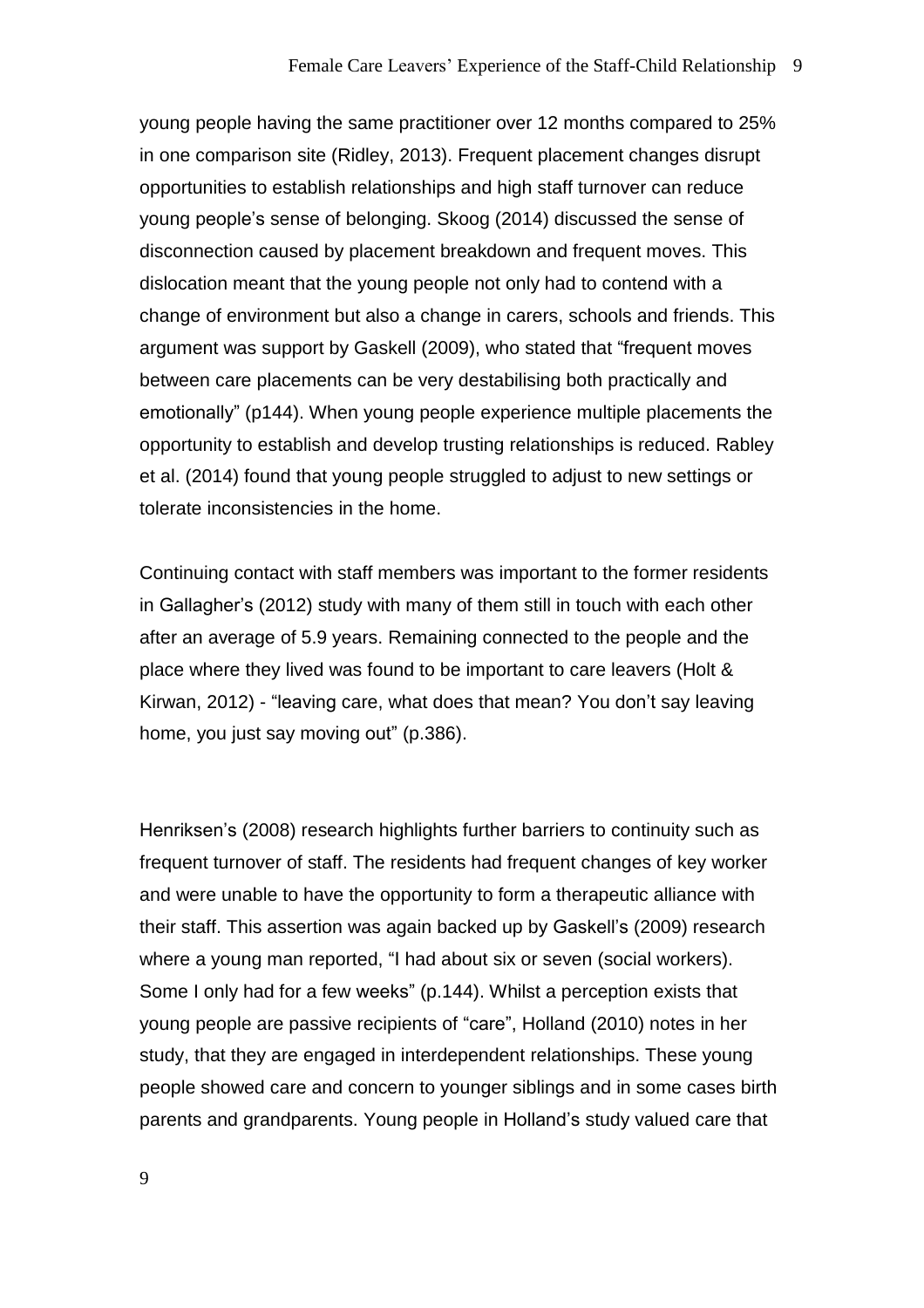was prolonged, kind, fair and reliable. In addition, young people felt caring staff were willing to advocate on their behalf.

The existing literature suggests common themes from studies in a range of settings and countries. However there is a limit to current research relating specifically to the perceptions of young people's views of the impact of staff relations in residential child care. There is therefore a need for a further indepth qualitative exploration of the experiences of this hard to access population.

#### Aim

The aim of the study was to gather first-hand accounts from young people to explore how the actions, attitudes and behaviours of residential care staff impacted on their experience.

### Methodology

This study was conducted in one Northern Ireland residential facility where the first author was employed. Up to 8 young people aged 14 to 18 lived together with support from residential staff. The site was chosen as it had a relatively settled group of residents, and there was potential for staff engagement and relational practice.

### **Ethical considerations**

Given the sensitive nature of the subject and the needs of the potential respondent group, steps were introduced to ensure their wellbeing. A senior member of staff, who was independent of the research team, contacted all eligible young people to explain the study. Young people were made aware that participation was entirely voluntary. Those who expressed an interest were followed up by the researcher who explained the study and gained consent. Protocols for distress, risk and the potential disclosure of unprofessional behaviour relating to staff were developed. An independent review of the ethical considerations was undertaken by the Ulster University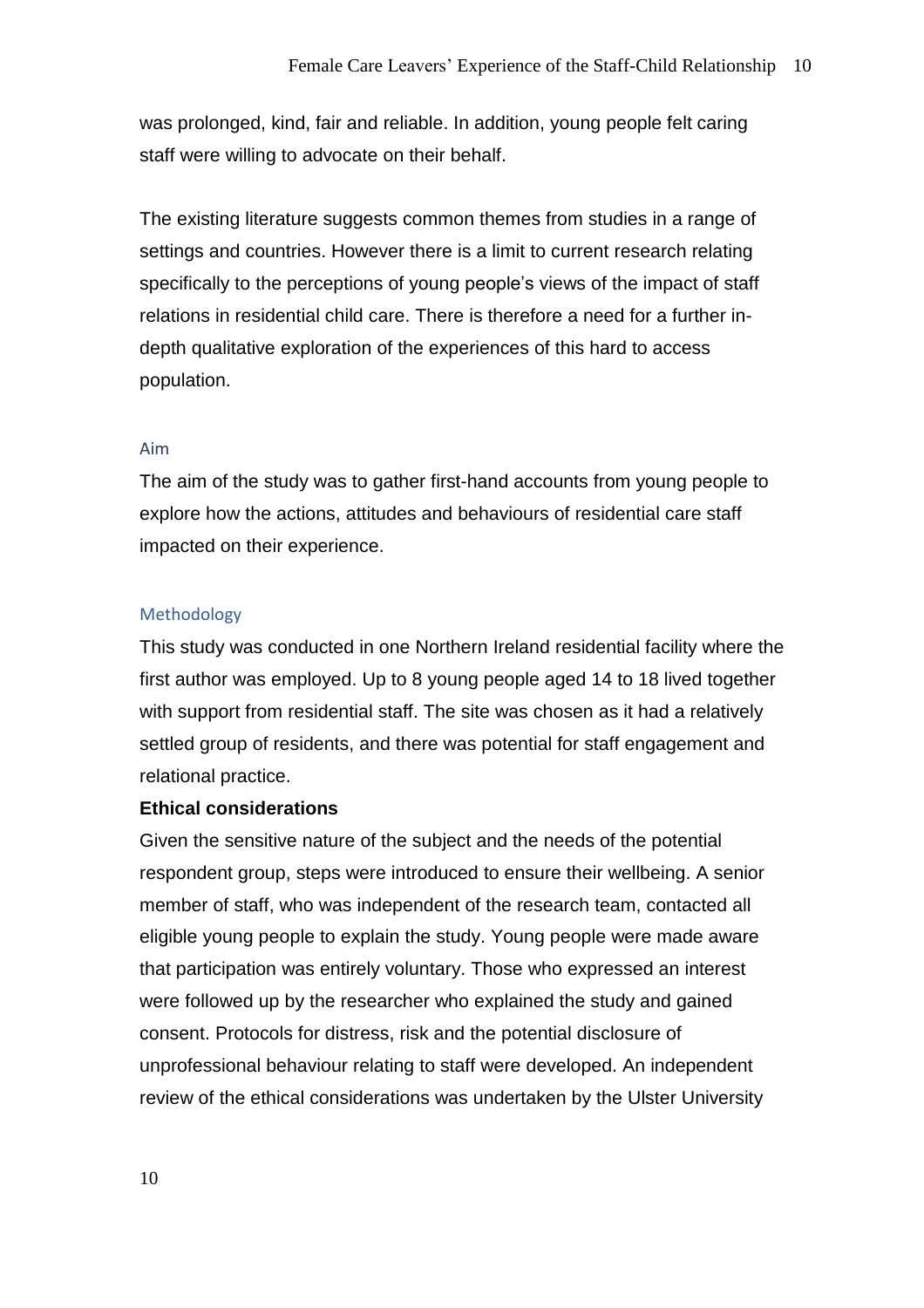and research governance permission for a service evaluation was provided by the local Health and Social Care Trust.

#### **Sample and procedure**

Inclusion and exclusion criteria for the study were identified. The target population were young people (18 years +) who had left the residential unit since 2010 having spent at least 6 months living there. In practice current contact details were not available for all young people. Those who had stayed less than six months and those currently serving a custodial sentence were excluded from the target group. The research team were aware that some care leavers might be experiencing significant physical or mental health issues, but this potential exclusion factor was not required for the identified cohort. During this period there were no male residents and the total potential cohort was 20 females over the age of 18 Interviews were planned at locations convenient for the young people.

#### **Data collection method**

The researcher met with each young person individually and facilitated the completion of a self-characterisation. The process took approximately two hours. Self-characterisation was developed by George Kelly (1955) within his Personal Construct Theory (PCT). The central philosophical assumption underlying this theory is that "all our present interpretations of the universe are subject to revision or replacement" (Kelly, 1955, p.15). So, for example, Kelly's view would be that social workers are attempting to interpret service users' difficulties through their own preferred theoretical viewpoint which may not necessarily align with the service user's own perception of his or her situation. The idea that there is perhaps no "right" or "wrong" in interpreting individual circumstance is refreshing particularly in terms of social work practice. As Winter (2013) states:

*"How much more productive some of our interchanges with our colleagues and clients might be if we adopted the stance that we are employing alternative constructions of our subject matter rather than that one of us is incorrect."* (p.4)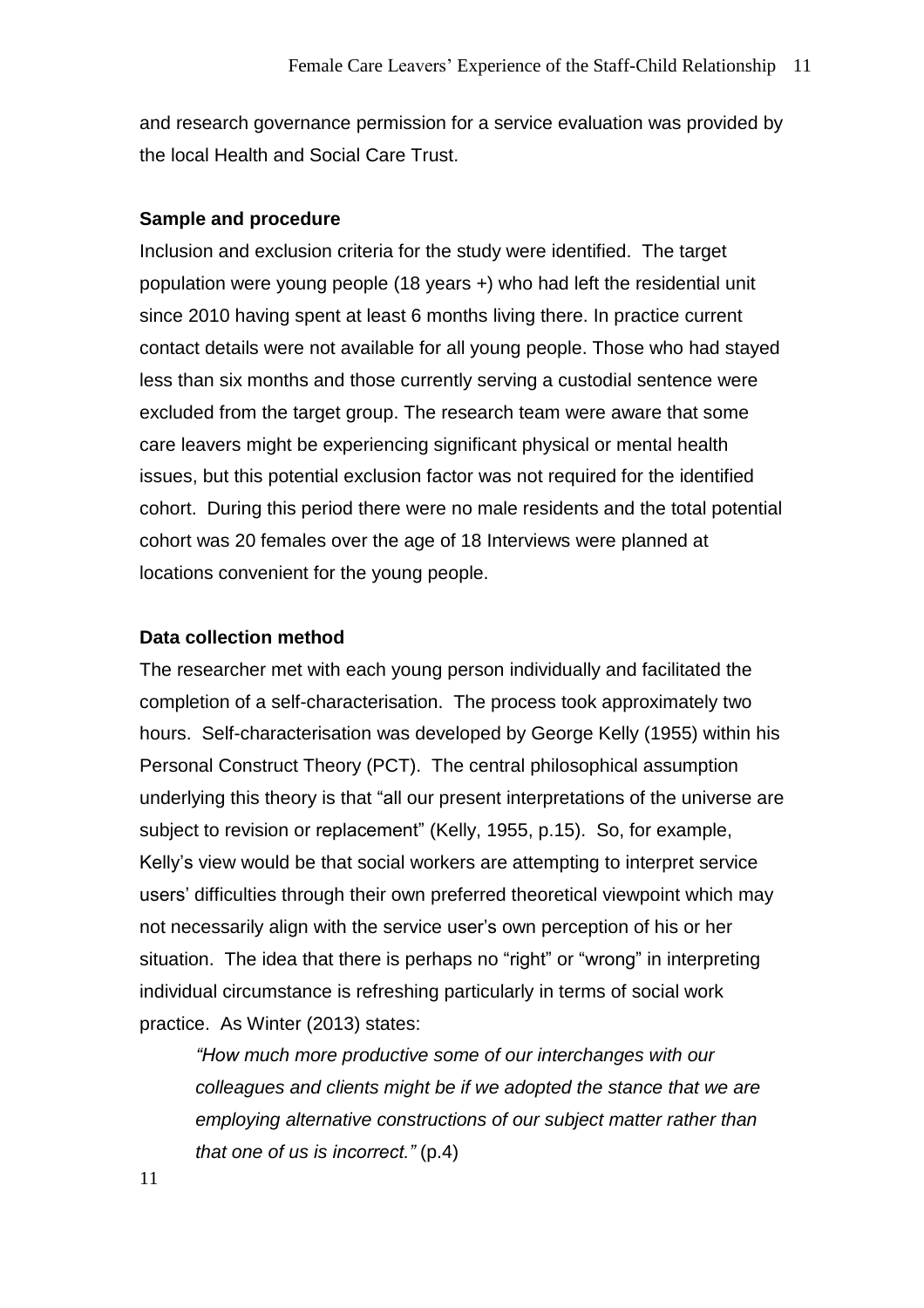Personal Construct Theory, therefore, is an explanation as to how people make sense of themselves and the world around them. According to Kelly all of us are scientists who hold our own personal ideas and philosophies about the world. On the basis of these theories we, like the professional scientist, "develop hypotheses, test them out, revise them, and develop our theories to make sense of our experiences" (Beail, 1985, p.1). Our behaviour becomes the experiment. We come to understand the world by creating a personally organised system of interpretation, or constructs, of experienced events. The system is "personal" because we interpret our own experiences through our uniquely constructed construct structure. Burr et al. (2014) argue that PCT methods satisfy key requirements of qualitative research such as "the capacity to provide in-depth insight into personal experience, to establish a democratic relationship between researcher and participants and to represent the participant's voice" (p. 341).

In this study the participants were encouraged to complete a selfcharacterisation based on their own experience of the residential unit. The instructions were:

*I want you to write about [young person's name] and her experience of [name of children's home] just as if she were a character in a play or a TV soap opera. Write it as it might be written by a friend who is very understanding and sympathetic. Write it in the third person – she not I.*

### **Method of analysis**

12 Personal construct theory allows the researcher and the participant to analyse the meaning of the core constructs during the conversation. Young people were encouraged to reflect on their written or verbal accounts. One to one interviews were completed with the participants to further explore their selfcharacterisation. Particular note was made of constructs relating to the young person's experiences of the staff-child relationship. Following the selfcharacterisation and interview stage, the researcher reviewed the written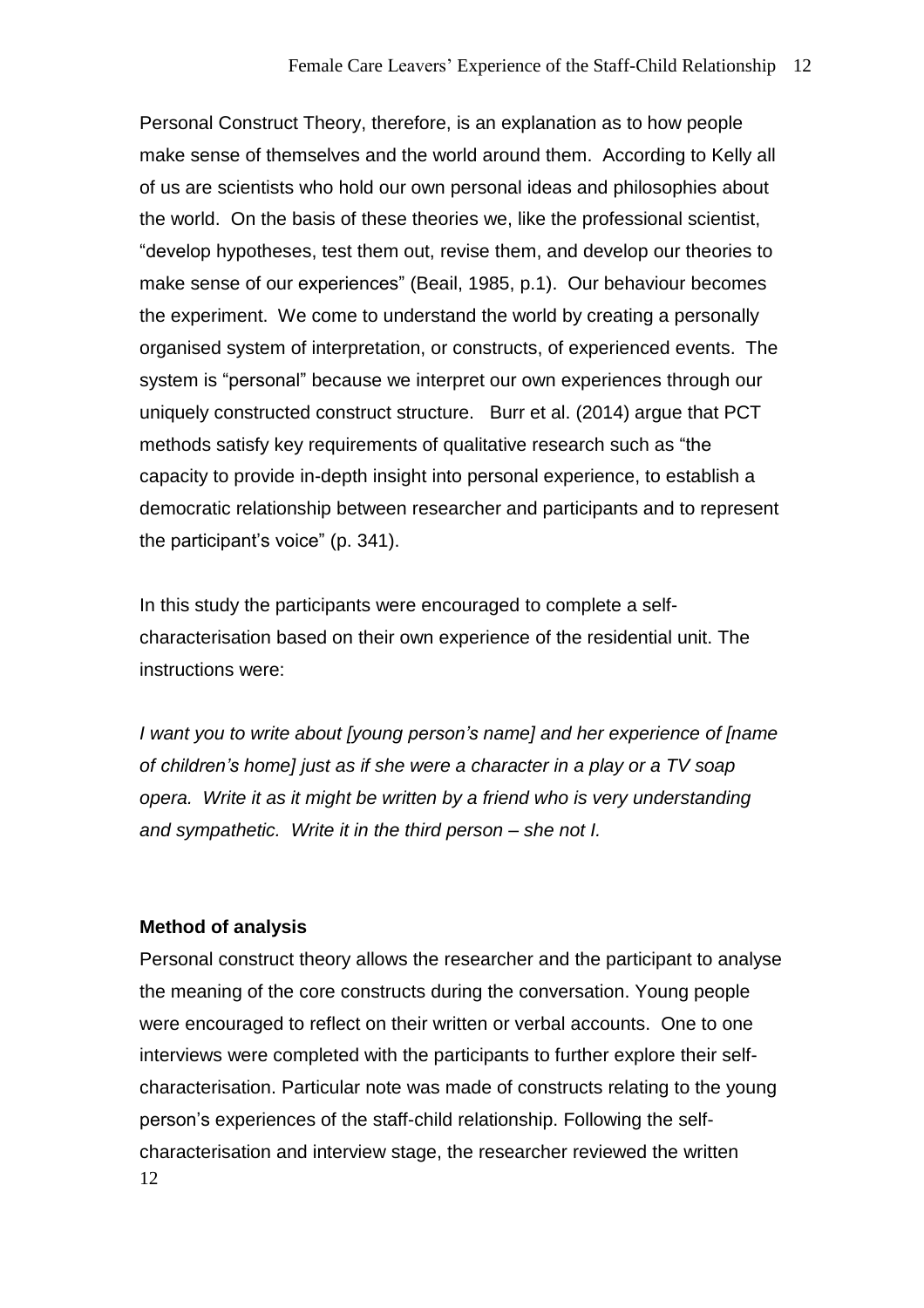responses and exploration of concepts within the laddering and pyramid phase of PCT. Laddering consists of asking the question "why?" a particular construct is important to someone to explore the meaning of their basic values to discover the more profound core beliefs. Pyramiding asks questions such as "what kind of person is……?" designed to reach more concrete, including the more practical, surface behaviours associated with a construct therefore building up a deeper understanding.

During the interviews the agreed constructs were collected in written form. A list of recurring themes was then generated from this data across all participants' responses. One of the supervisors participated in this process to promote reflection and reduce potential bias. The research question focussing on the experience of the staff-child relationship was central to the analysis. The participants did talk about other aspects of their time in care, however, for the purposes of this study the data relating to relationships will be discussed. Connections between themes were established and consideration given to how different themes or sub-themes fit together.

### **Findings**

Five young women engaged in the in-depth interviews. Their stay in the residential unit had lasted between 6 months and 2 years and it had been between 1 and 5 years since they left. They ranged in age from 18 to 24 years and at the time of interview 4 out the 5 had children of their own. Living arrangements included supported living, housing executive, private rental, hostel or with family members.

The total number of potential participants identified was 20. Ten of those contacted by the Deputy Team Leader of the home were willing to participate. Some respondents expressed a desire to participate but found it difficult to attend the planned interviews. Eventually 5 women completed the selfcharacterisation and interview.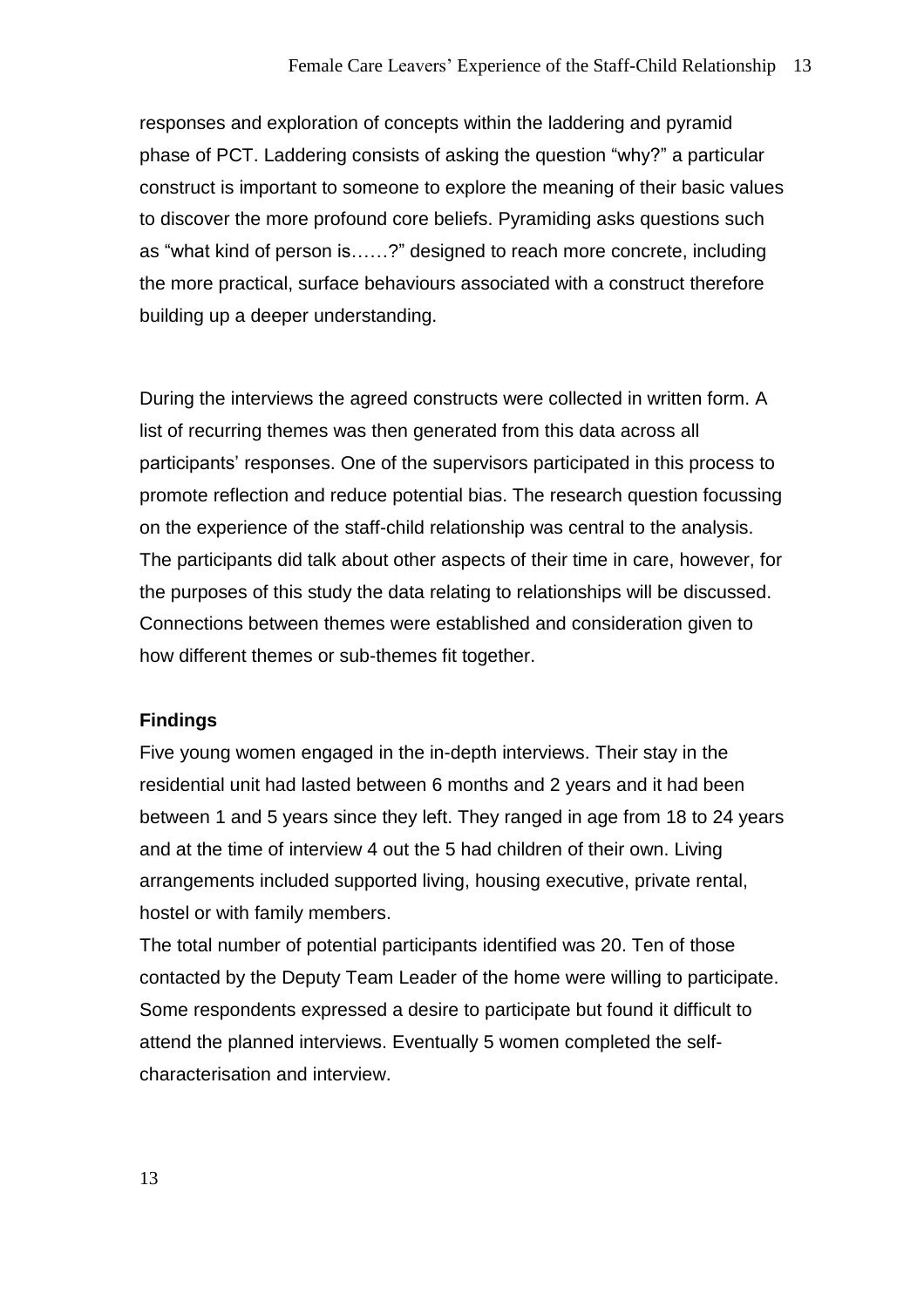The self-characterisation technique developed by Kelly (1995), outlined in the methods section earlier, gave the participants the opportunity to write about themselves in a safe way with no 'right' or 'wrong' answer, minimising the risk of them wanting to please the researcher. All of the participants were keen to write down their short story using this technique and the respondents had no difficulty understanding the instructions. The written material formed the basis of the interview where young people were prompted to reflect on the key concepts presented. The personal construct method was supplemented by four semi-structured questions. Participants enjoyed the experience of writing about themselves in the third person and felt this was a useful way to get their points across. They wanted their stories to be told in full to the management of the home outside of this study as Julie said *"no one has ever asked me about my time there before now".*

Thematic analysis *(Braun & Clarke, 2006)* helped in the development of constructs relating to *time and space, honesty,* and *acceptance.* Personal Construct Theory considers both positive and negative aspects to each theme as summarised in Table 2. These are discussed in more depth below.

| Staff spent time                  | Vs. | Rarely saw staff    |
|-----------------------------------|-----|---------------------|
| Honesty                           | Vs. | Nasty piece of work |
| Staff recognised we were alright. | Vs. | Not wee bitches     |
| <b>Staff scared</b>               | Vs. | Staff relaxed       |

*Table 2 Summary of constructs*

## **Sharing time and space**

The participants' expectation of the staff-child relationship was similar to that of a parent-child relationship. Their responses highlighted fond memories of trips away, spending time together, learning from each other and continuing the relationship into the future. The participants appreciated staff who shared common interests including fishing, going to the gym and cooking. The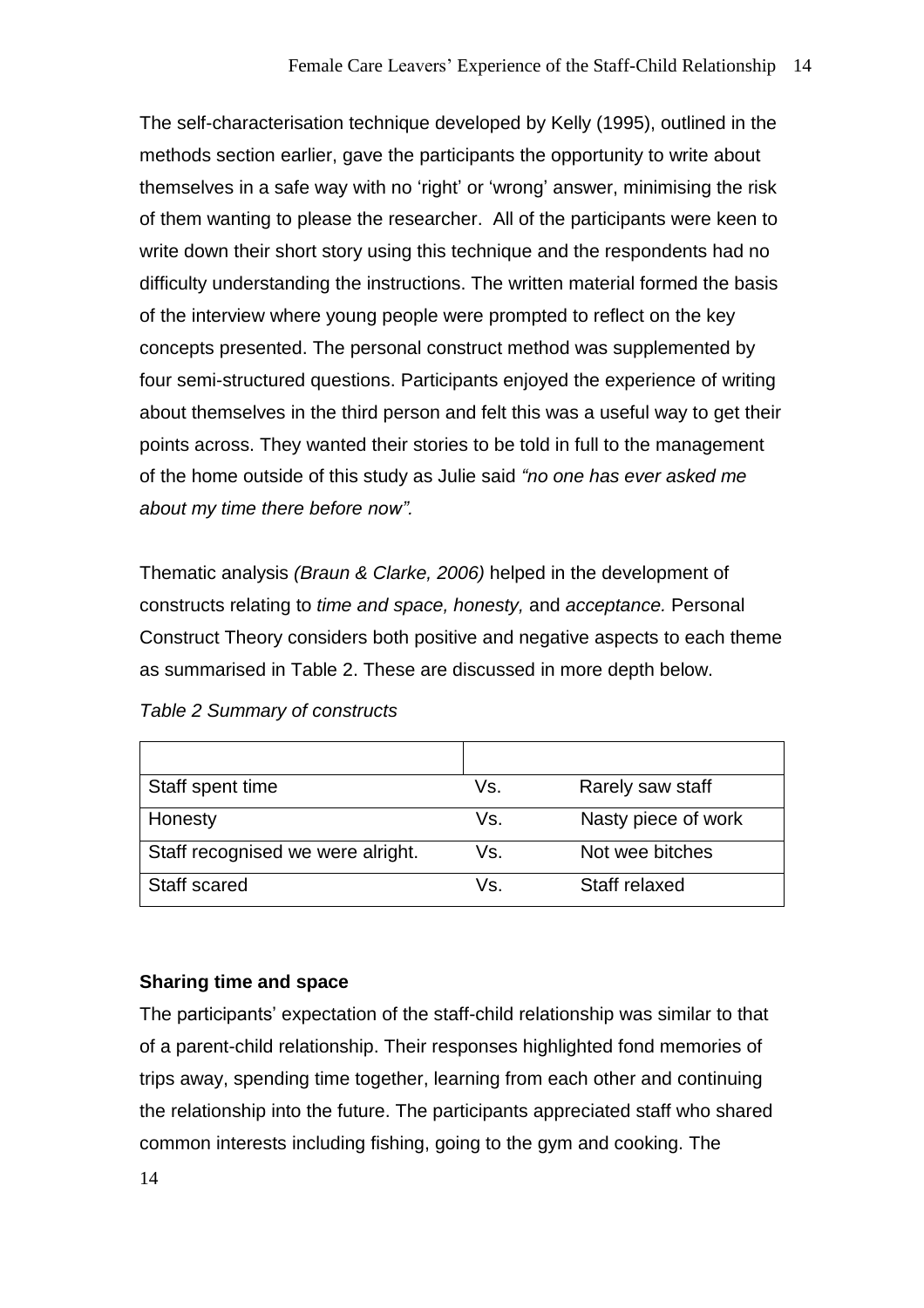sharing of these experiences gave a basis from which to build a relationship. Spending time was noted by all participants as a way to develop a trusting and reciprocal relationship with the staff in the home. This was differentiated from activities that avoided staff-child contact. Bi-polar constructs were elicited such as "Spending time vs. Rarely saw staff"; "Spending time one to one vs. Didn't say 'I'm in the office'"; Spend time vs. Not just paperwork". Although the bigger trips away with staff were memorable, the participants enjoyed the small everyday things that staff did to build the relationship including making cups of tea, watching TV, going out for drives, doing nails and shopping. Staff were described as providing direction, "*positive role models, showing us what way to behave"* (Isabella) and support "*they helped me prepare for the big bad world"* (Charlotte). One participant recounted phoning the staff even after she had left the unit because she was worried about a mouse in her house. Night staff visited her home to assist. Some young people experienced their first holiday during their stay in residential care.

# "*Trip away with staff. Just me and 2 staff, loved that. Big shopping centre spending clothing money"* (Isabella).

Interestingly, the participant who had spent the least amount of time in the home found the staff friendly on admission and connected with them instantly. She elaborated that the positive relationship with staff was down to them spending time getting to know her and "*didn't say 'I'm in the office*'". Furthermore, she recommended that *"staff need to be relaxed around young people, spend time and have a laugh, not just paperwork"* (Charlotte). Young people recognised some staff were avoiding contact and some respondents linked this to fearfulness "Some staff tiptoe around kids... scared of kids" (Julie). Surprisingly the actual word trust appeared in only one of the participant's self-characterisations. However, there were examples that link 'spending time' to the development of safe and trusting relationships. Building trust is a challenge when past experiences have taught young people that adults cannot be trusted. Being honest and keeping appropriate information confidential was important with participants describing how they knew that they could trust staff.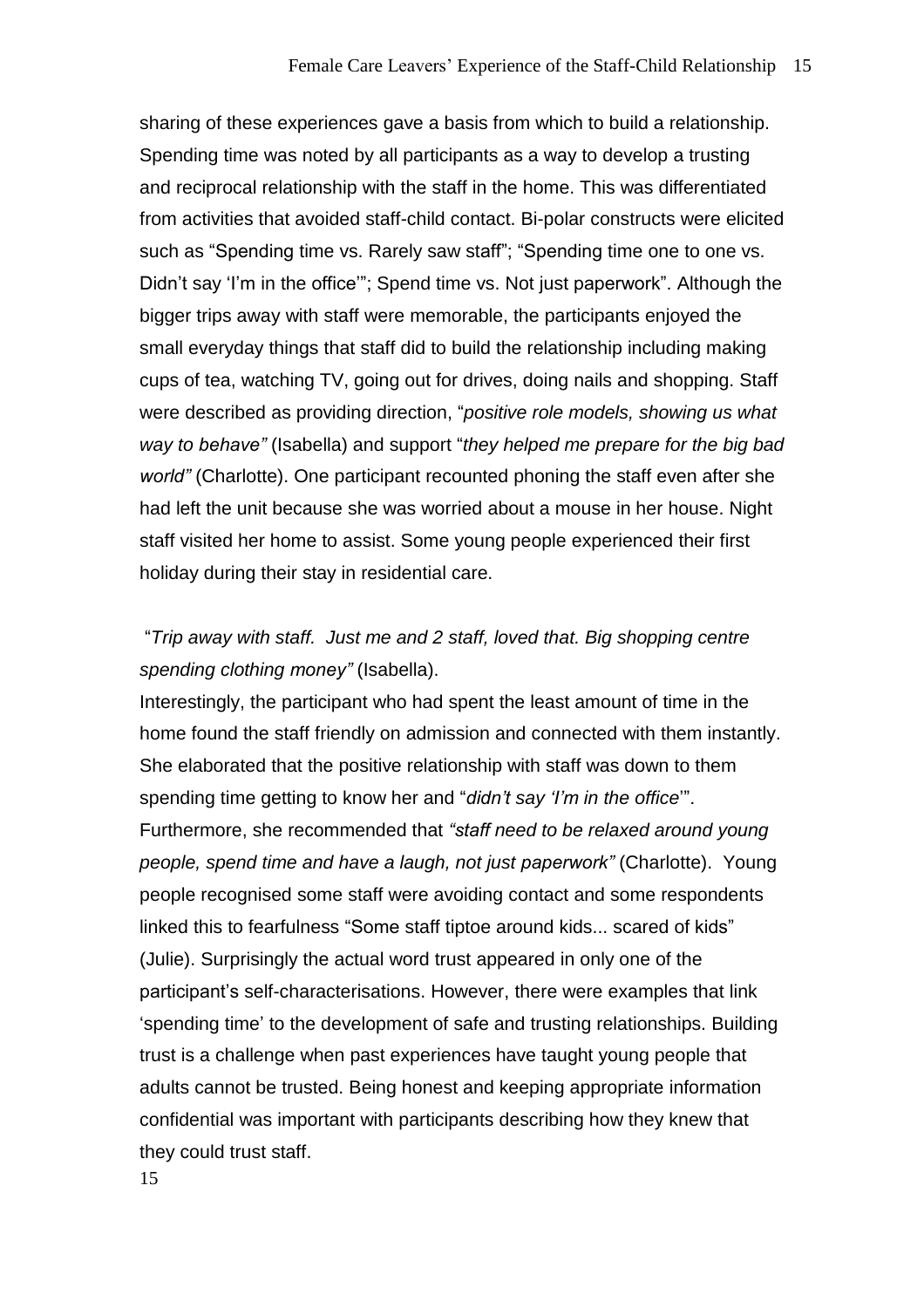### **Honesty.** Open communication

The participants were able to recall times of openness, *"She started getting on with staff when she was taken to a wee house in the country. She started talking to staff and giving them a chance"* (Sharon). This demonstrates that the participants were willing and able to start building a trusting relationship with staff who were perceived as honest *"they got to know you, didn't beat around the bush, were honest"* (Charlotte). Honesty was linked to staff's ability to take young people seriously, "*take things seriously, wouldn't laugh it off"* (Julie). One young woman differentiated the open and honest communication with residential staff from that of other professionals who she found frustrating:

"*Social Services left her in the dark as to when and where she would be moving, it was the home's staff who fought her corner and helped at meetings"* (Charlotte).

Furthermore, it was the home's staff that helped her when she moved into a new flat.

"*When it came to her moving on the homes staff helped her with her move and were still supportive of her and her child and kept in contact"* (Charlotte). This young woman perceived staff as caring because they helped her with practical tasks including painting her bedroom in her new house, helping her to settle in and maintaining the link.

"*When I moved out I had withdrawal symptoms. I was able to phone in when I couldn't sleep. They would call and see me. They have kept in contact still now"*. (Charlotte). Other participants were able to identify characteristics of staff that lent themselves towards easily establishing interpersonal relationships. These included staff that were relaxed, used humour, found fun things to do or talk about yet were able to take things seriously when needed and believed them.

**Acceptance.** Non-judgemental and anti-oppressive practice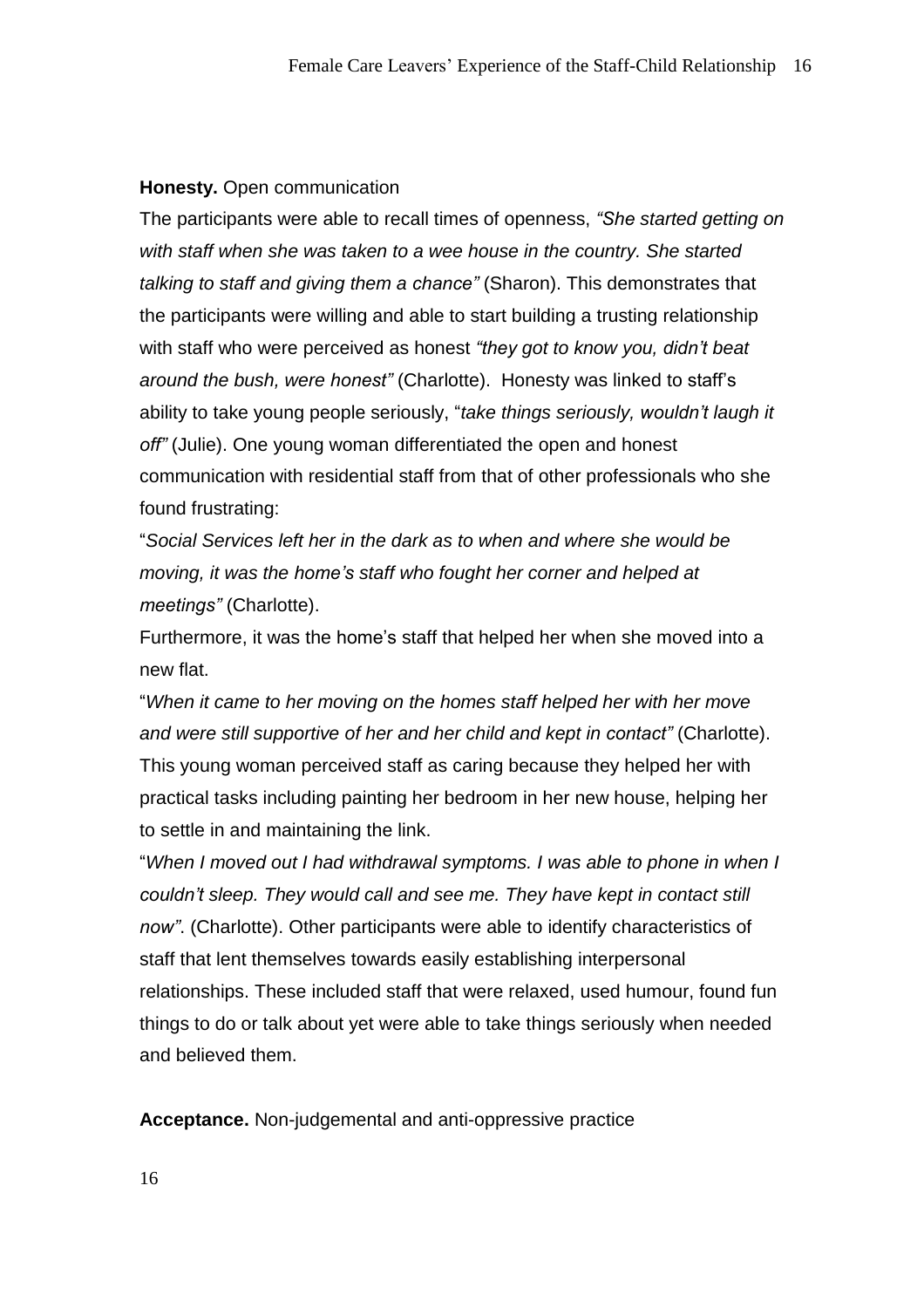The acceptance and support available for Julie in the home helped establish this longer-term relationship which she did not experience in previous placements.

*"She settled into the flat provided in the home and began to work with the staff on improving her life and using the support provided by the staff"* (Julie). For another participant, the acceptance she felt and interactions with staff were positive from the outset.

"*She felt welcomed into the home and was greatly supported by the staff team which made her feel more at ease and positive. She loved the new environment and instantly gelled with staff members. They always helped and supported her when she needed it"* (Charlotte).

She went on to explain how she knew that they cared by helping with practical tasks including "*ironing and washing"* and *"taking her out for a drive when head was melted"*. She identified that spending time with staff helped to develop the relationship further "*they took time to get to know me, making cups of tea"* (Charlotte).

For another participant the relationship with staff took more time to develop. This participant had experienced multiple carers and placements prior to admission to the home. "*When she started talking to staff she had a good relationship with her key and co-worker and she started to like the staff"* (Isabella) she knew that she *"got along"* with staff when they used to *"talk, find things out, do stuff together"* and that her attitude towards the staff members changed to a more positive one (Isabella).

All 5 of the participants were able to say, on reflection, that they can see now, as adults, what staff were trying to do when they lived in the home. Each of the participants were able to recognise that the staff members intentions were to accept, support and care for the young people while living in the home. *"She wishes she had used the support she received more and had taken staffs advice sooner"* (Julie).

17 *"Looking back, it was a good idea to go to school"* (Isabella). The ability to identify now what staff were trying to do during her time in the home was outlined by one participant. "*She thought they (staff) were her worst enemy*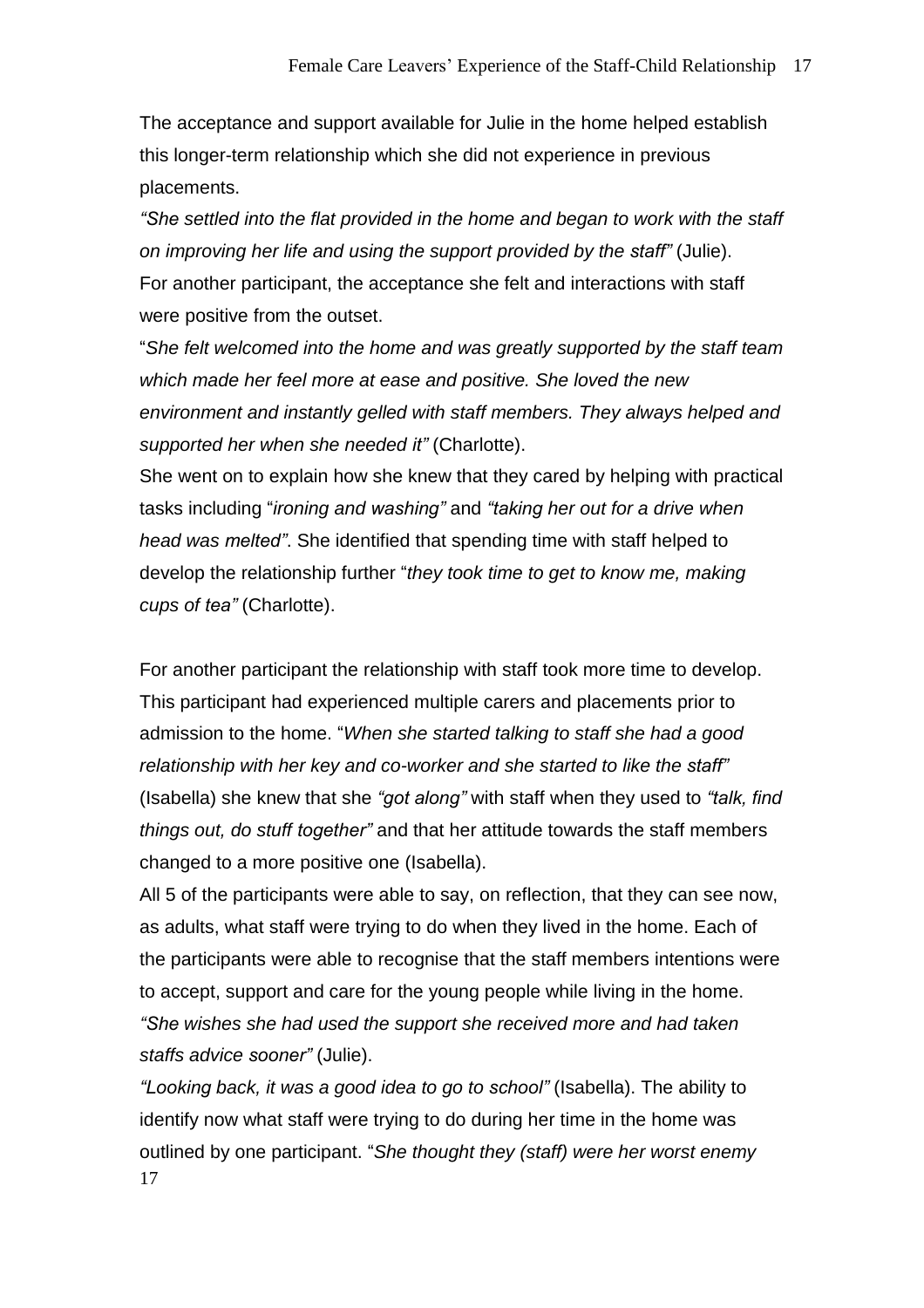# *but realises now that they cared" they showed this by "checking on her, staff kept talking and asking about her"* (Anna).

Staff were seen as instrumental in building, repairing and maintaining relationships with the young people they cared for. The participants identified many roles that the staff members played during their time in the home. They were described as a "*parent", "counsellor" and "teacher"*, sharing skills in cooking and cleaning. "*In the flat (within the home) washing, budgeting, spending, shopping, recipes, ingredients, learning about food, how to work appliances. Now I do my own washing and cooking, and it helps me in my own flat"* (Julie).

It is evident that with age, stage and development these care experienced participants were willing and able to engage in interpersonal relationships with staff in the home and were later able to appreciate the benefit of these relationships. One participant welcomed the staff supporting her in some basic tasks by being shown what to do, "*Staff who were mummies would show me things I didn't have a clue about. In the old home I couldn't even butter toast, staff in the home showed me"* (Charlotte).

### **Fear**

Many of the young people described factors that inhibited staff's ability to show compassion. They distinguished those who seemed comfortable and relaxed in the group home setting from those who were deemed to be anxious*, "Some staff tip-toe around Kids. Scared of kids"* (Julie). This atmosphere of anxiety impacted on the previously discussed factors. Young people recognised that fearful staff struggled to connect with young people often preferring to avoid shared spaced and experience, *"Staff need to be relaxed around young people*" (Charlotte).

### **Discussion**

18 Young people engaged in the personal construct theory exercises and processes with enthusiasm and were able to provide clear messages about the impact that staff relations had on their care. Themes echoed those in the literature review, but the primary themes were 'shared time', 'honesty' and 'acceptance'. Young people were not asked about barriers to relational work, but the theme of staff reluctance to engage was often identified.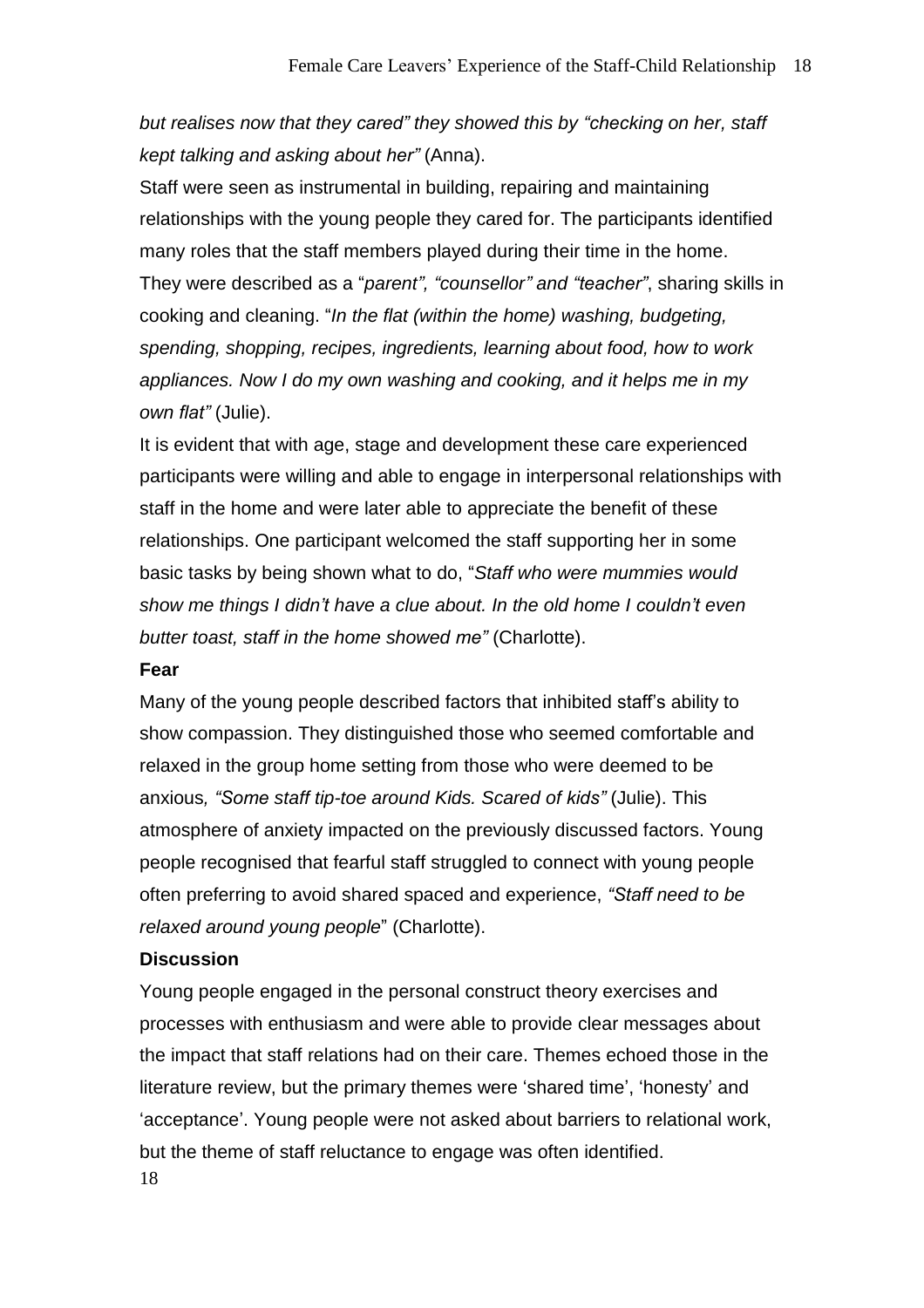The key findings of the study echo the themes of Trust, Reciprocity and Continuity identified in the literature review. The young women who participated in this study interpreted specific staff behaviours as caring and they valued these small acts of human connection. Sharing positive experiences with staff helped to develop trust which helped young people recalibrate their understanding of interpersonal relationships. Gallagher (2012) found that the young people's ability to form relationships outside the home was dependent on establishing such trusting relationships with staff within the home. Even though the participants had experienced disrupted continuity in terms of carers and placements they wanted to maintain relationships with some staff members who they had the strongest connection with. Moore et al. (2018) describe this continuing contact as "hanging on" and it was shown to be important to the participants in both the Henriksen (2008) and Skoogs (2014) studies. There is a responsibility for staff to ensure that the young people's best interests are at the centre of all interactions with them. The influence of staff within the home cannot be minimised. They often have a time limited opportunity to engage or re-engage with these young people to help them develop safe and trusting relationships.

There is value in hearing these participants' voices as to how significant the individual, interpersonal and structural levels of relationships are to them. Although the actual word *trust* was used by only one of the participants, all described interactions that related to the theme. The participants recognised the importance of spending time with staff members who were honest and fun and enjoyed the benefits of interpersonal relationships that lasted beyond their time in the home. Moore et al. (2018) found that young people distinguished between those who talked about caring and those that demonstrated their care in practice. The focus for staff in the home is often the day to day management and it would be valuable to provide more opportunities for simply spending time with the young people in their care. The challenge for staff is to move beyond practical care to 'connectedness'.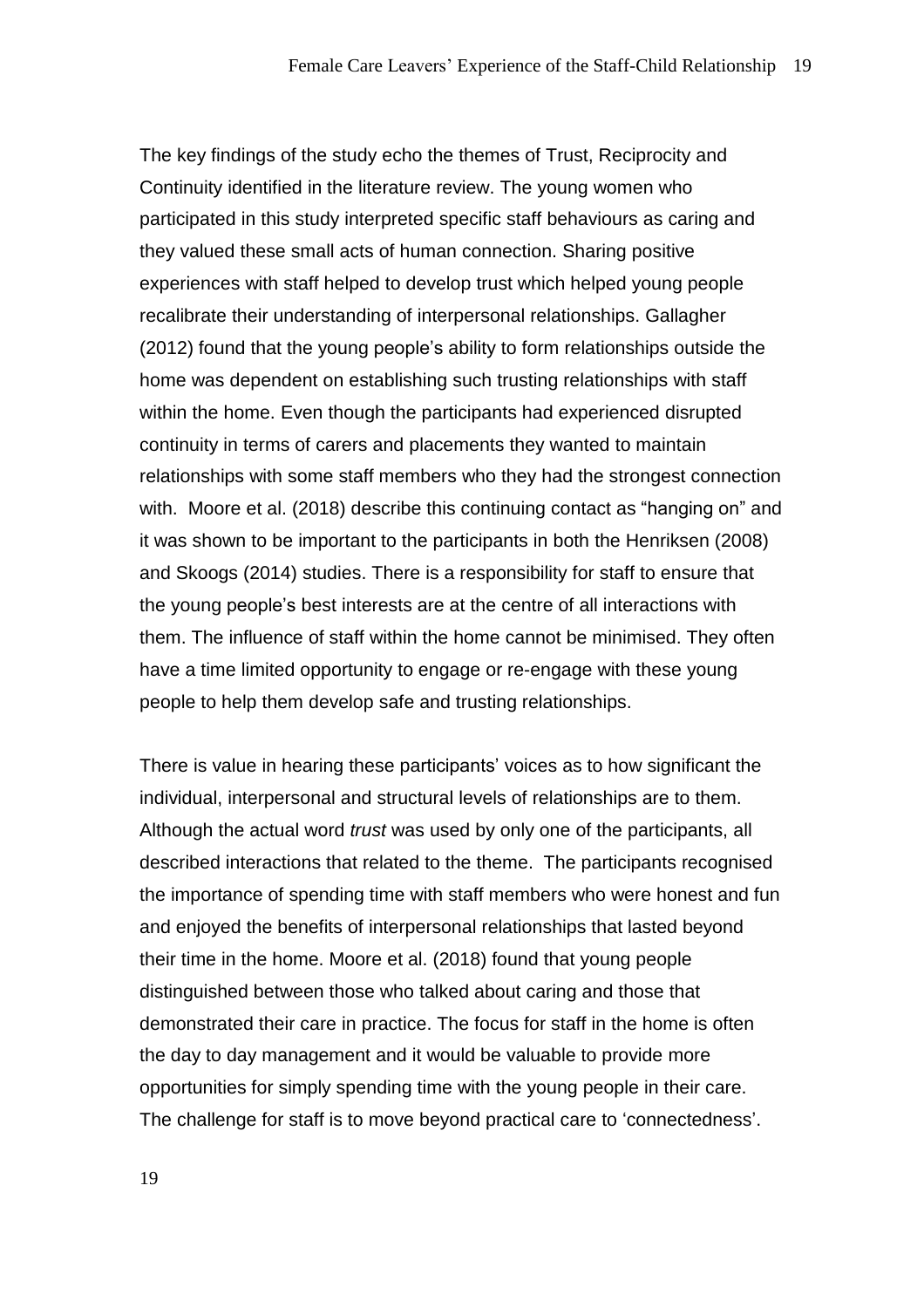This is well articulated by Helen Johnston (2018) who stresses the need for love rather than protection.

*"...but the one thing they failed to offer me was the emotional side, emotional security, emotional protection, emotional care — and as such, it's something that I, like all people, have craved in my life."* (p.75)

There was a clear message that spending time was not wasting time and staff should be supported to create more opportunities inside and outside of the home to develop relationships with the young people.

Young people did not always perceive staff as eager to engage in a caring relationship. They noticed when staff were "too busy" or "in the office". One young woman suggested that this might be the result of staff anxiety. Lee et al. (2011) and Cottam (2018) have applied Menzies Lyth's (1960) concept of professional remoteness to the social work setting suggesting that staff anxiety about young people's behaviour can limit practitioners' ability to form positive relationships.

There is growing recognition that practitioner or organisational anxiety can lead to fear-based "defensive practice" resulting in either risk averse practice or avoidance (Vyey et al. 2014, Whittaker & Havard, 2016, Brown et al., 2018).

### **Limitations**

This study is based upon in-depth interviews with five young adults. This response rate was lower than expected. Every effort was made to facilitate participation but many of the potential respondents had disengaged with support services and some were struggling to manage in the community. Young people who have left care are often reluctant to discuss their experience particularly if these continue to be painful. It is possible that the self-characterisation task acted as a disincentive although this was not essential, and a range of supports were offered.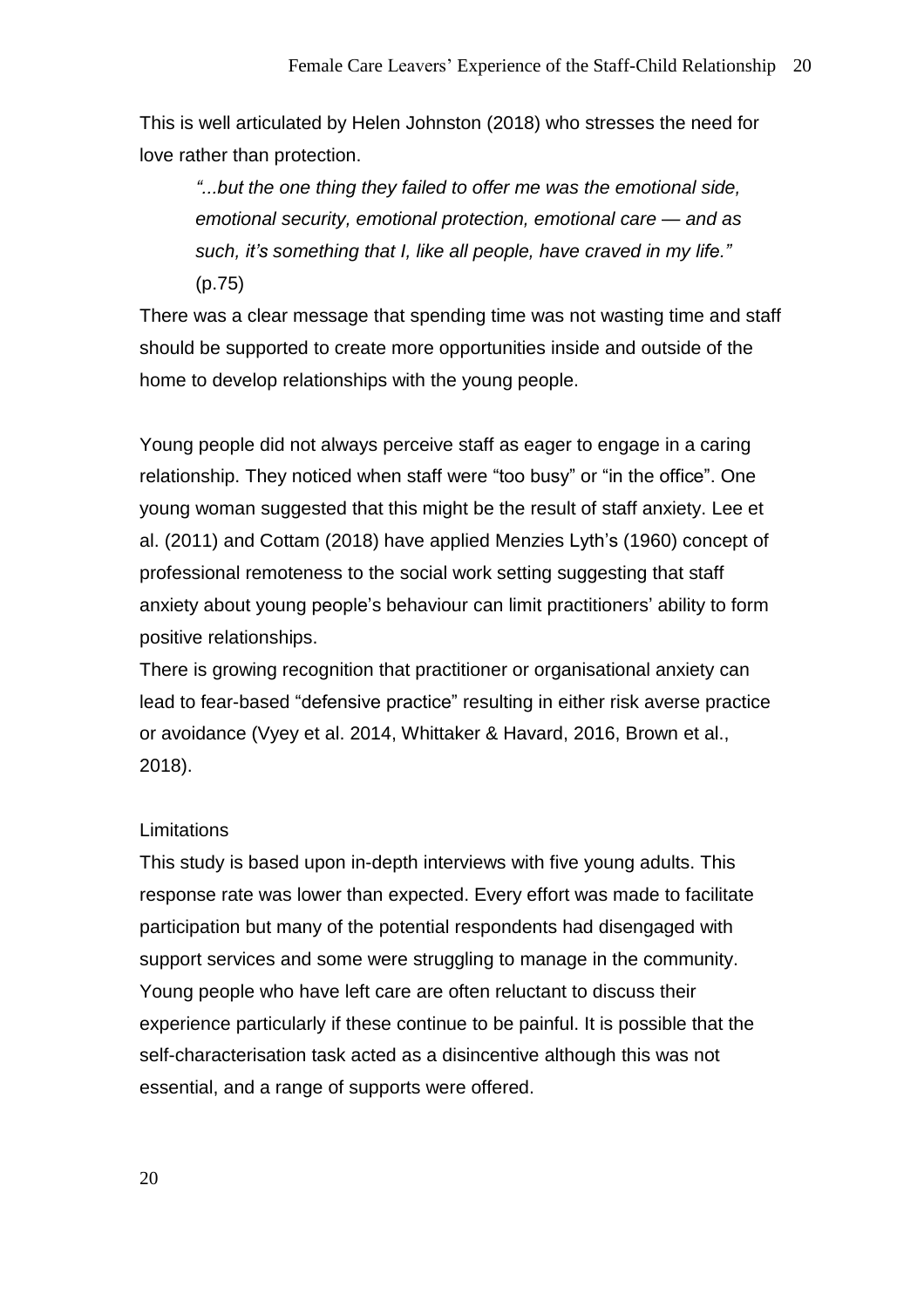It should be recognised that the response rate might result in respondent bias and the views of the available sample may not represent all young people who lived in the unit or the broader residential care population. Despite these issues the stories of these young people have validity in their own worth and the depth of material collected provides a valuable insight into the experience of young people in residential care.

### **Conclusion**

A narrative synthesis of literature relating to relational aspects of residential child care identified that the broad themes of trust, reciprocity and continuity are crucially important to and valued by young people. Interviews with young women who have experienced care have developed our understanding of this dynamic. Establishing trust with others can be difficult but not impossible for many young people due to the impact of early (traumatic) childhood experiences. Residential child care is a challenging undertaking that requires skilled and supported practitioners. Consideration needs to be given to time, resources and caseloads, in order to maintain continuity which has a major impact on the young people's ability to form meaningful and lasting relationships. Some young people's experience of care has been less than favourable where structural, interpersonal and individual barriers exist. Where these barriers have been overcome young people reported positive trusting, reciprocal relationships with staff that lasted beyond their time in care.

21 Looked after young people, like their peers, feel, need and want human interaction. The findings from this study show that the participants favour spending time with staff that they share common interests with and from whom they can learn new skills. Spending time with the young people is not wasting time. All of the participants recognised that by spending time with staff they were afforded the opportunity to develop relationships. Building trust and sharing space with young people is a specialist skill and more attention needs to be focused on equipping residential child care staff for their role. Trauma informed models of practice (e.g. Bloom, 2003) and skills training like PACE - Playfulness, Acceptance, Curiosity and Empathy (Hughes, 2004) could assist staff to better understand and support the young people in their care.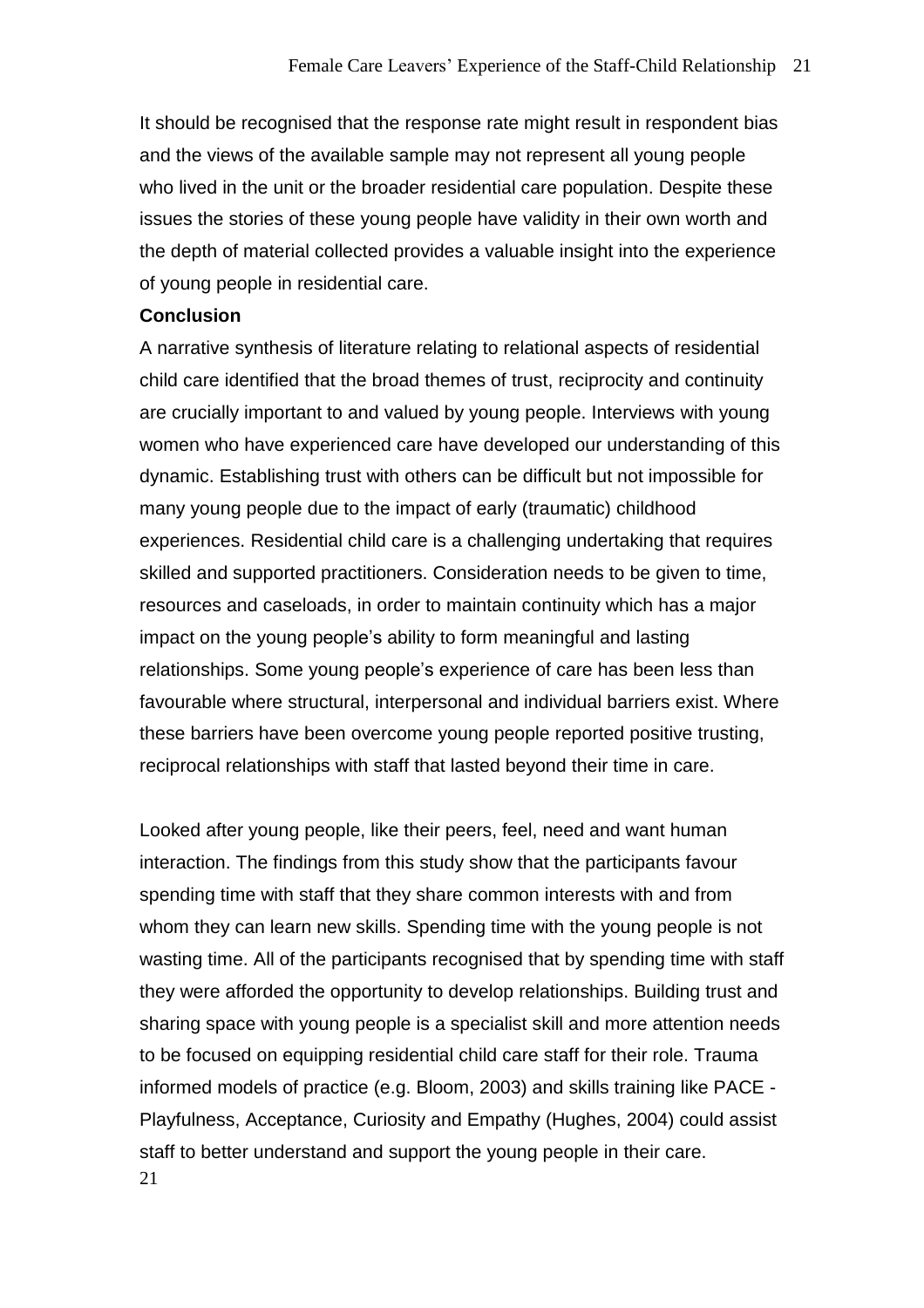The research project did not intend to explore factors that might inhibit positive relationships, but the theme of staff fear was evident throughout the findings. Young people noticed how staff anxiety reduced their ability to show compassion or build relationships. Young people provided examples of professional remoteness and avoidance describing how this reinforced a climate of anxiety. The significance of fear to workplace culture has been recognised in the broader world of child protection. Littlechild (2008) describes how "social workers construct their own realities and attributions within their work, which lead to actions which are not always foreseen by policy-makers and higher‐level managers" (p. 671). The link between staff resilience and their ability to show compassion needs to be better understood as it seems central to the wellbeing and outcomes of both young people and staff. In particular, consideration needs to be given to the implications for staff recruitment, supervision and team development.

Residential child care staff are generally highly committed and hardworking but there is a growing recognition that the current system of residential care is struggling to meet the needs of young people. Risk-averse approaches to the management of young people are not an effective way to address trauma and distress. Staff find themselves in conflict with young people rather than supporting them and this is unhelpful for both parties. When staff morale drops there is the potential for increased sick leave and staff turnover which compounds the issues. The Scottish government has recognised the importance of "connection and belonging" (Scottish Government, 2013 p.23) for young people in the care system and are considering how relational practices can be promoted (McGhee, 2017). Supporting young people to feel that they belong and are valued is a key challenge for the care system. Johnston (2018) suggests that it could be life changing:

*"Knowing I was loved saved my life and gave me strength to fight the trauma I had experienced. Those words offer me comfort and still to this day give me strength in my toughest moments." (Johnston, 2018: 75)*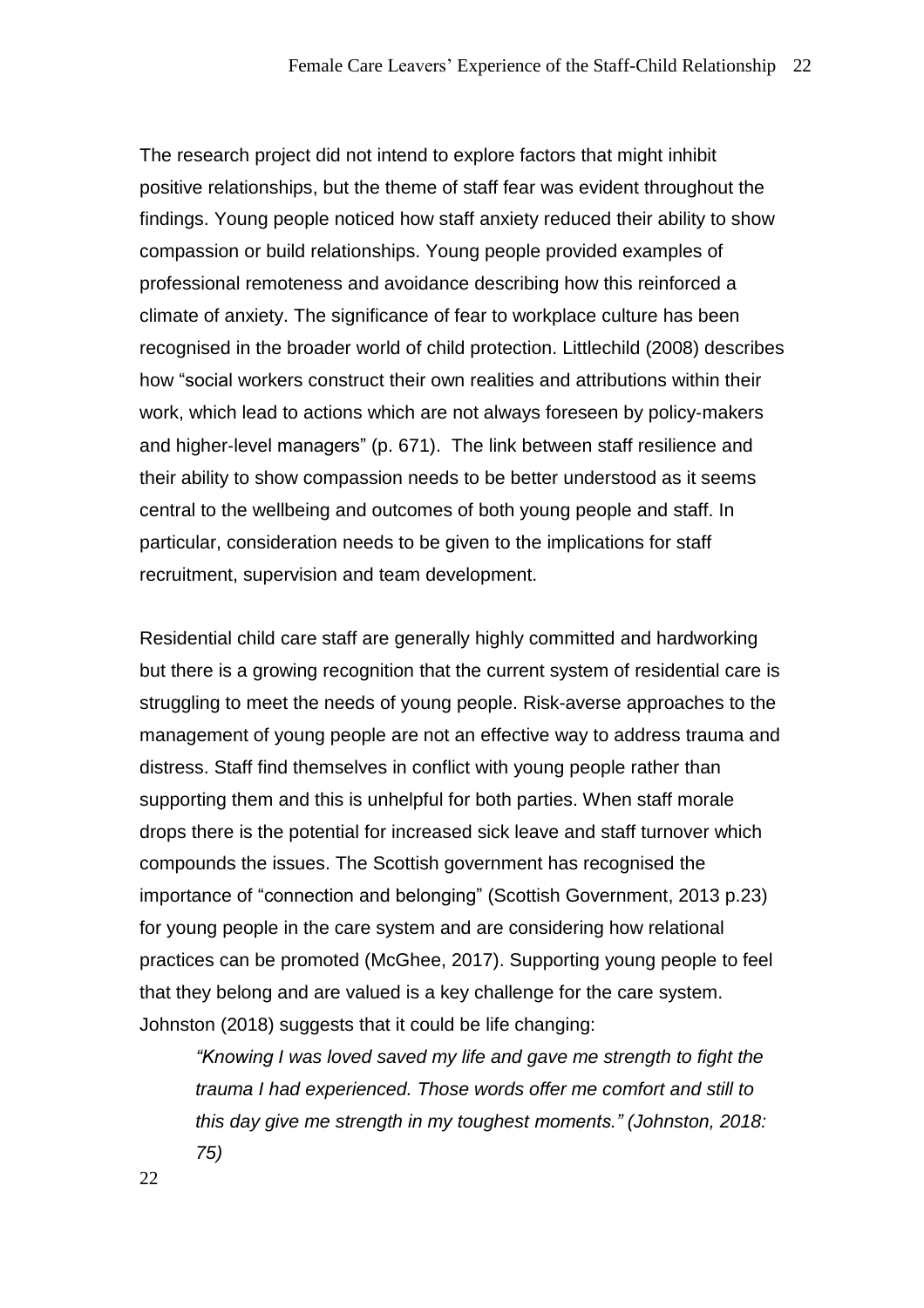Personal construct theory provided a useful methodology that enabled young people to tell the story of their relationship with staff while living in the home. The participants enjoyed this method as it was the first time that anyone had asked them about their time in the home and their interactions with staff. Spending time with staff in the home and outings to local attractions or further afield was appreciated by all of the participants. They found that their relationships with particular staff members developed over time and lasted into their adult lives.

## **References**

Bannister, D. & Fransella, F. (1989) *Inquiring man: The psychology of personal constructs* (3rd ed.). London: Routledge.

Beail, N. (Ed.). (1985). Repertory grid technique and personal constructs: Applications in clinical & educational settings. Routledge.

Becker S, Bryman A, Ferguson H. (2012) Understanding Research for Social Policy and Social Work: Themes, Methods and Approaches. Policy Press.

Beckett, H. (2011). Not a World Away: The Sexual Exploitation of Children and Young People in Northern Ireland. Belfast, Barnardos. Bloom, S.L. (2003) The Sanctuary Model: A trauma informed systems approach to the residential treatment of children.

Bowlby, J. (1969). Attachment. Attachment and Loss: Vol. 1 Loss. New York: Basic Books.

Braun, V. and Clarke, V. (2006) Using thematic analysis in psychology.*Qualitative Research in Psychology*, 3 (2). pp. 77-101.

Brown, T., Winter, K., & Carr, N. (2018). Residential child care workers: relationship based practice in a culture of fear. Child and Family Social Work. 1-9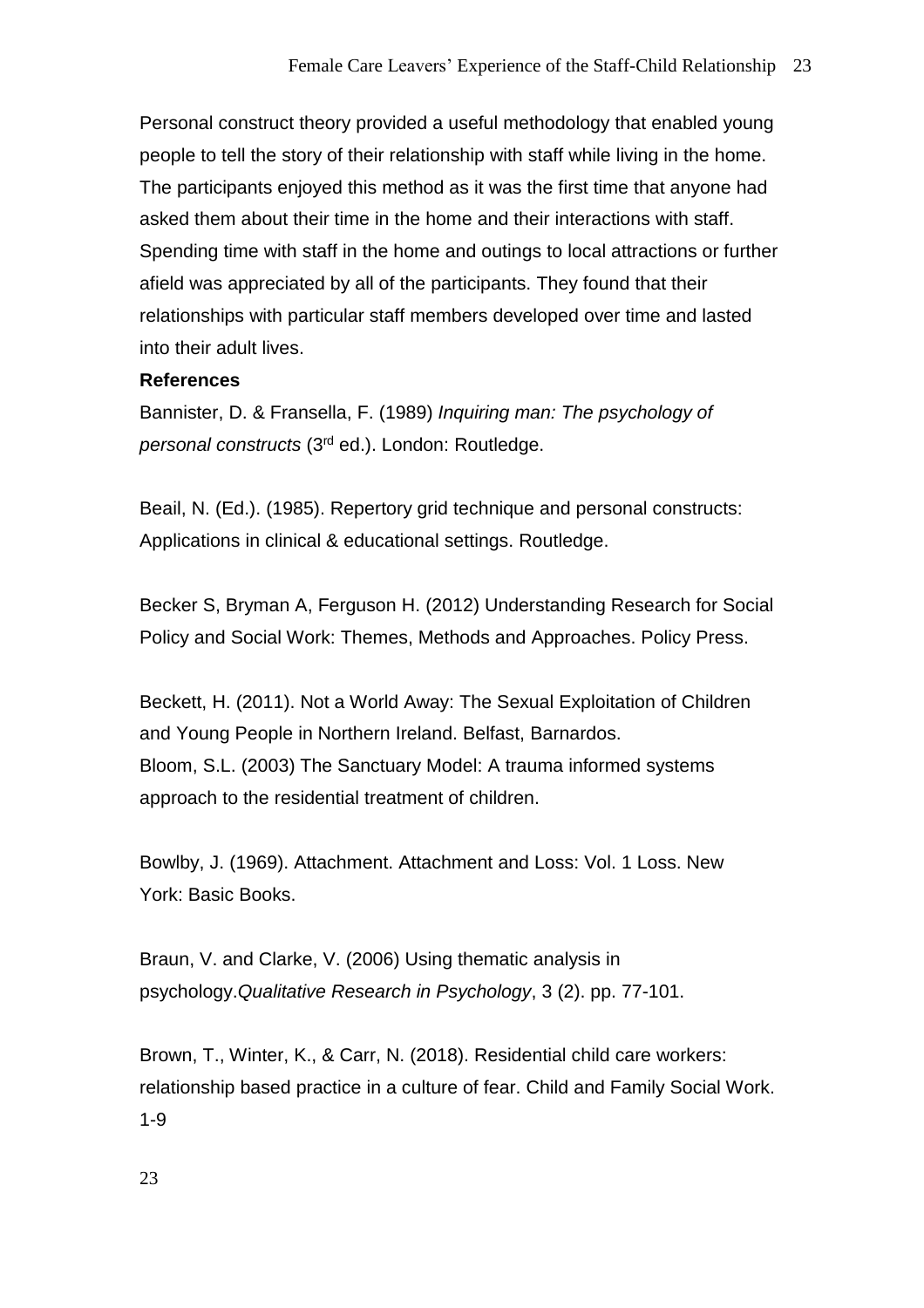Burr, V. King, N. & Butt, T. (2014) Personal construct psychology methods for qualitative research. *International Journal of Social Research Methodology*, 17:4, 341-355.

Cottam, Hilary (2018) Radical Help: How we can remake the relationships between us and revolutionise the welfare state. Virago. London

De Boer, C. and Coady, N. (2007), Good helping relationships in child welfare: learning from stories of success. *Child & Family Social Work*, 12: 32– 42.

Department for Education and Skills (2007) Care Matters: Consultation Responses,

London, DfES

Furnivall, J. (2011). Attachment-informed practice with looked after children and young people. Glasgow: Institute for Research and Innovation in Social Services.

Gallagher, B. and Green, A. (Feb 2012) In, out and after care: Young adults' views on their lives, as children, in a therapeutic residential establishment. *Children and Youth Services Review,* 34 (2), 437-450.

Gaskell, C. (2010) "If the Social Worker had Called at Least it Would Show they Cared". Young Care Leavers' Perspectives on the Importance of Care. *Children & Society,* 24 (2), 136-147.

Gerhardt, S. 2004. Why Love Matters: How Affection Shapes a Baby's Brain. Brunner-Routledge: London.

Harder, A.T., Knorth, E.J. and Kalverboer, M.E. (Aug 2013) A secure base? The adolescent-staff relationship in secure residential youth care. *Child & Family Social Work,* 18 (3), 305-317.

Henriksen, A., Degner, J. and Oscarsson, L. (2008) Youths in coercive residential care: attitudes towards key staff members" personal involvement,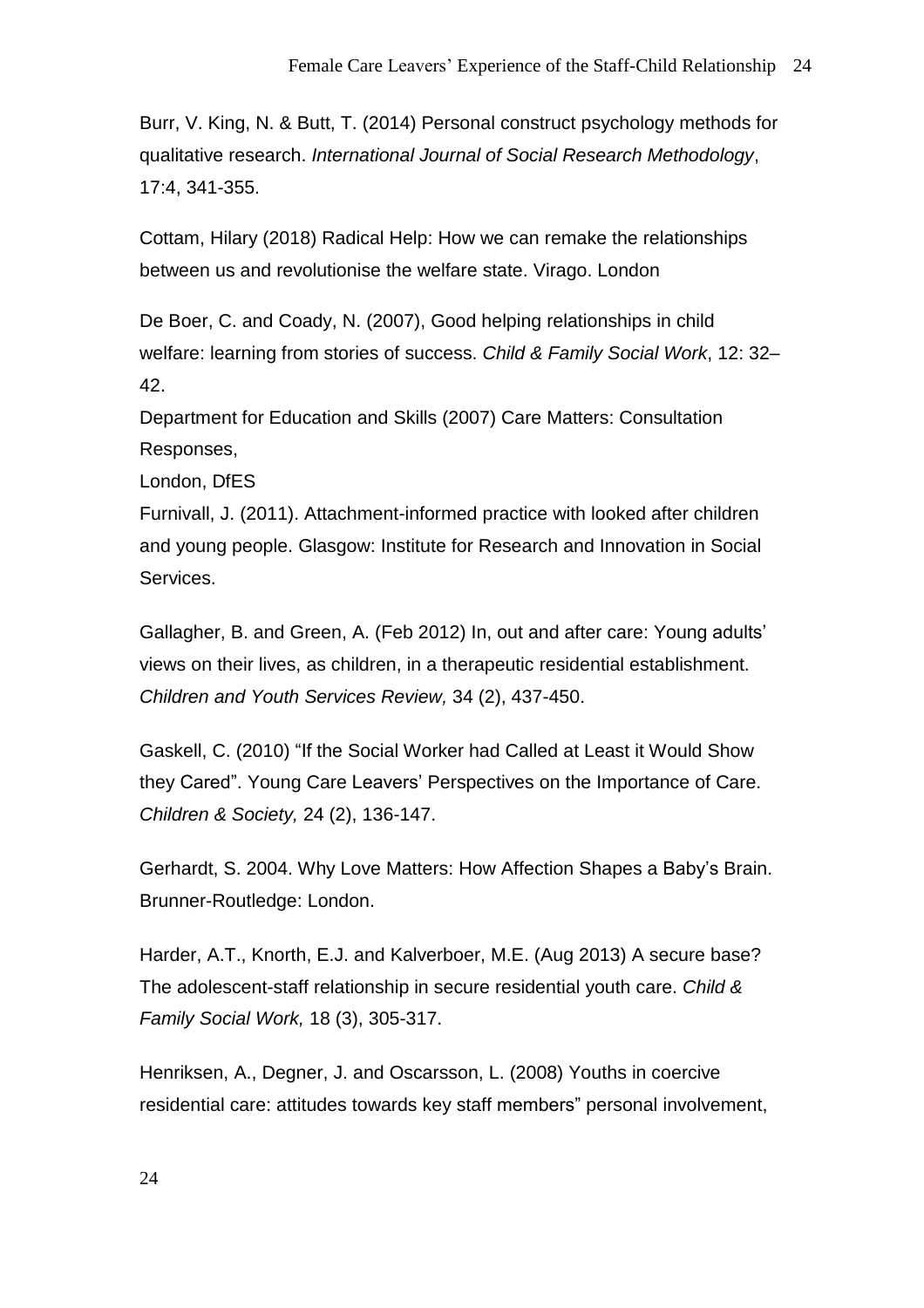from a therapeutic alliance perspective. *European Journal of Social Work,* 11 (2), 145-159.

Holland, S. (2010) Looked After Children and the Ethic of Care. *British Journal of Social Work,* 40 (6), 1664-1680.

Holt, S. and Kirwan, G. (2012) The Key to Successful Transitions for Young People Leaving Residential Child Care: The Role of the Keyworker. *Child Care in Practice,* 18 (4), 371-392.

Houston, S. & Dolan, P. (2008) Conceptualising child and family support: the contribution of Honneth's critical theory of recognition. *Children & Society*, **22,** 458–469.

Hughes, D. (2004). An attachment-based treatment of maltreated children and young people. Attachment & Human Development, 3, 263–278.

Johnston, H (2018) The Importance of Love within the Care System: Love should be a right. Scottish Journal of Residential Child Care 17 (3) 74-78

Kelly, G. (1955) *The psychology of personal constructs*. New York: Norton. Kendrick, A. (2005). Social exclusion and social inclusion: Themes and issues in residential child care. Facing Forward. Residential child care in the 21st. century, 7-18.

Lees, A. Meyer, E and Rafferty J (2012); From Menzies Lyth to Munro: The Problem of Managerialism, *The British Journal of Social Work*, 43 (3), 542– 558,

Littlechild B (2008). "Child protection social work: Risks of fears and fear of risks—Impossible tasks from impossible goals." Social Policy and Administration 42. 662–75.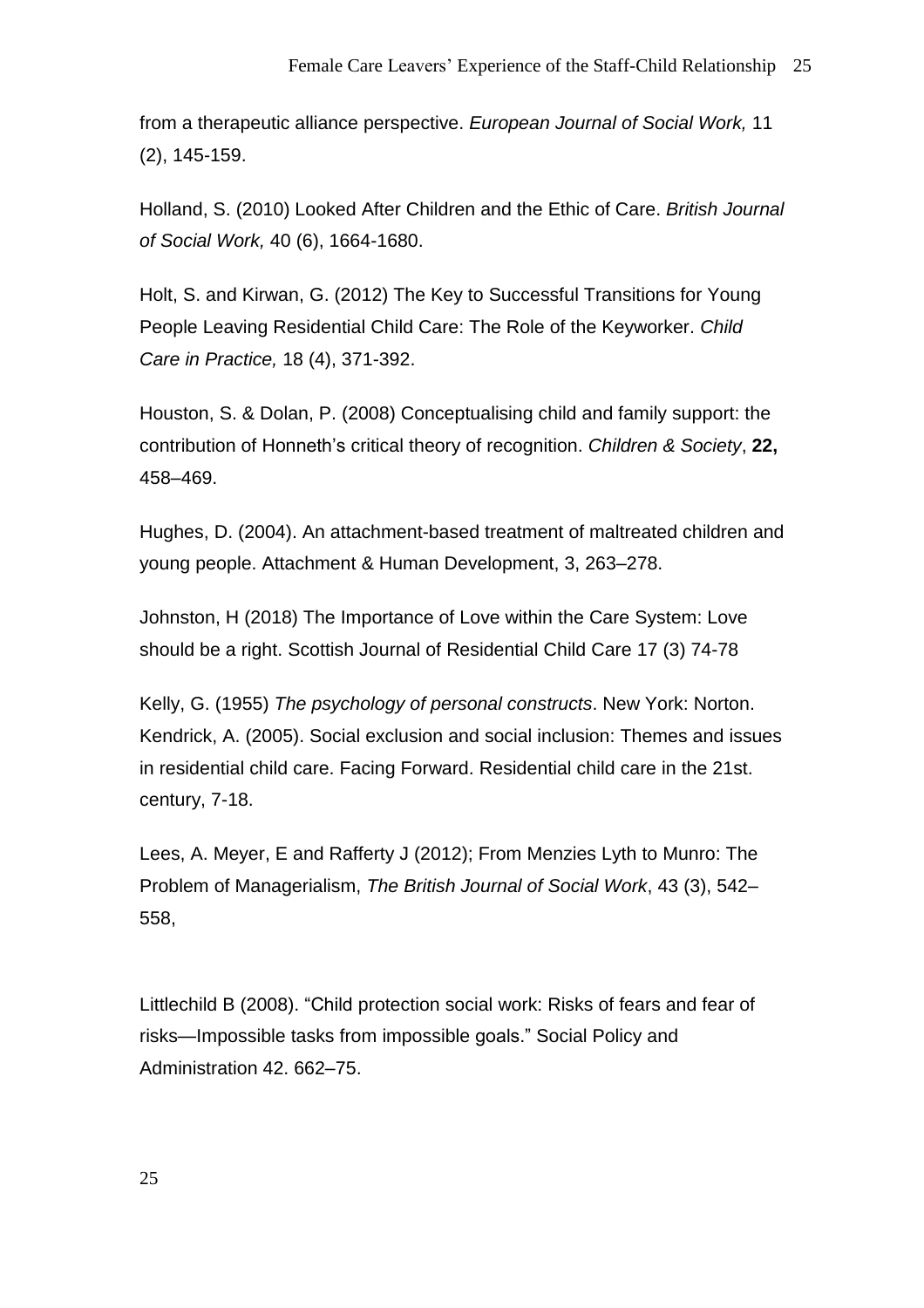Macdonald G. & Millen S. (2012). *Therapeutic approaches to social work in residential child care settings: Literature review.* London: Social Care Institute of Excellence.

Malloy, Jenny (2015). "Hackney Child". Presentation at *Empowering a resilient residential child care workforce* conference. Queen's University Belfast. 16 June 2015.

McGhee, K. (2017). Staying Put & Continuing Care: The Implementation Challenge. Scottish Journal of Residential Child Care, 16(2).

McLeod, A. (2010) "A Friend and an Equal": Do Young People in Care Seek the Impossible from their Social Workers? *British Journal of Social Work,* 40 (3), 772-788.

McSherry et al (2015). *Mind Your Health – The Physical and Mental Health of Looked After Children and Young people in Northern Ireland.* Queen's University Belfast.

Menzies Lyth, I (1960) Social systems as a defence against anxiety: an empirical study of the nursing service of a general hospital. Human relations 13. 95-121

Moore, T., McArthur, M., Death, J., Tilbury, C., & Roche, S. (2018). Sticking with us through it all: The importance of trustworthy relationships for children and young people in residential care. Children and Youth Services Review, 84, 68-75.

Moses, T. (2000) Attachment theory and residential treatment: A study of staff-client relationships. *American Journal of Orthopsychiatry,* 70 (4), 474- 490.

Rabley, S., Preyde, M. and Gharabaghi, K. (2014) A survey of adolescents' perceptions of their relationships with nonparental caregivers in group home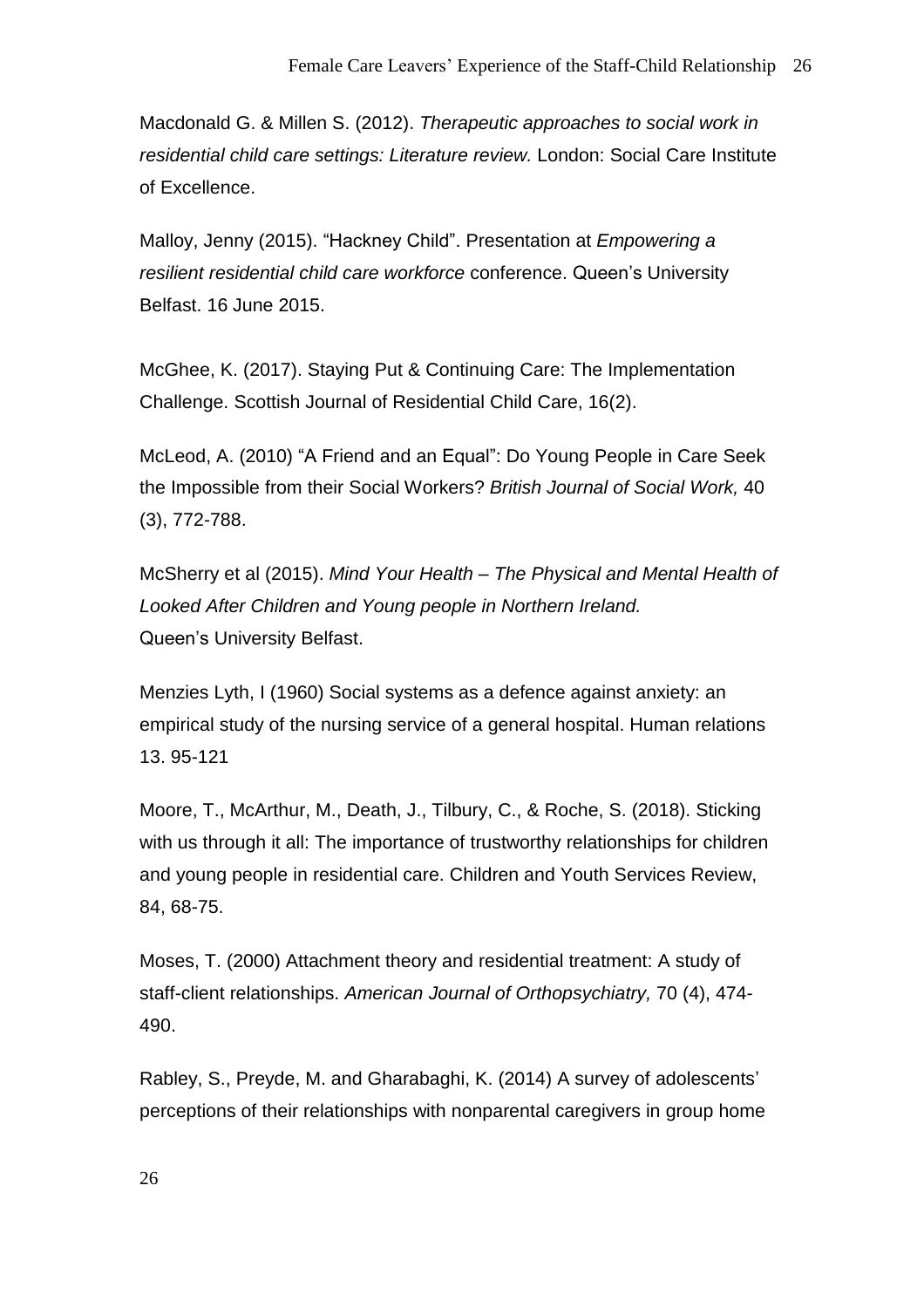settings: An attachment perspective. *Children and Youth Services Review,* 40 May 61-70.

Ridley, J.*,* Larkins, C.*,* Farrelly, N.*,* Hussein, S.*,* Austerberry, H.*,* Manthorpe, J.*,* and Stanley, N. *(*2016*)* Investing in the relationship: practitioners' relationships with looked-after children and care leavers in Social Work Practices*. Child & Family Social Work,* 21*:* 55*–*64*.* RQIA (2015). *Provider guidance for Children's Homes*. Available from [http://www.rqia.org.uk/cms\\_resources/Provider\\_Guidance\\_Children's.pdf](http://www.rqia.org.uk/cms_resources/Provider_Guidance_Children) accessed October 2018

Scottish Government (2013). Staying Put Scotland: Providing care leavers with connectedness and belonging, Scottish Government Guidance.

Skoog, V., Khoo, E. and Nygren, L. (2015) Disconnection and dislocation: Relationships and belonging in unstable foster and institutional care. *British Journal of Social Work,* 45 (6), 1888-1904.

Smith, M., Nurston, J. & McMahon, L. (2004) Social workers' response to experiences of fear. *British Journal of Social Work*, 34, 541-559.

Soldevila, A., Peregrino, A., Oriol, X. and Filella, G. (2013) Evaluation of residential care from the perspective of older adolescents in care. The need for a new construct: optimum professional proximity. *Child & Family Social Work,* 18 (3), 285-293.

Taylor B, J., Killick, C., & McGlade, A. (2015). *Understanding & Using Research in Social Work.* London: Learning Matters, Sage Publications.

Trevithick, P. (2003) Effective relationship-based practice: A theoretical Exploration. *Journal of Social Work Practice*, 17(2), pp. 163–76.

Vyvey E, Roose R, De Wilde L and Roets G (2014), Dealing with Risk in Child and Family Social Work: From an Anxious to a Reflexive Professional?, *Social Sciences*, **3**, (4), 758-770